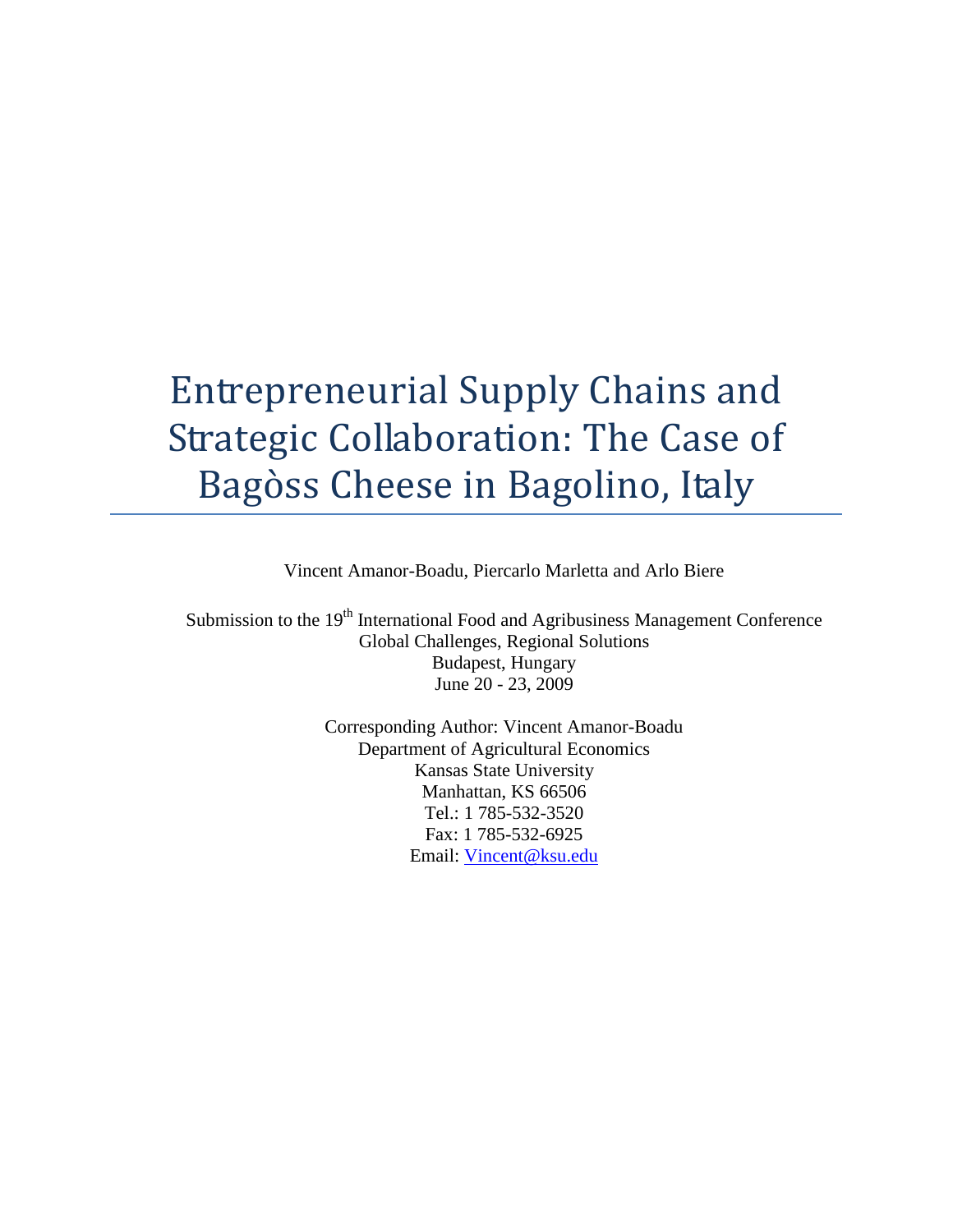#### **Entrepreneurial Supply Chains and Strategic Collaboration: The Case of Bagòss Cheese in Bagolino, Italy**

#### **Abstract**

Globalization is challenging many small towns and communities as they lose populations and economic activity. Yet, through entrepreneurial supply chains, some communities are organizing themselves to forge local solutions to their global challenges. Entrepreneurial supply chains are inter-firm relationships that bring organizations with a mutual recognition of need for and dependence on valuable assets that are inexhaustible in use but is easily depreciated with misuse or abuse together to leverage and their shared responsibility in protecting these assets even as they use them for their economic activities. Using Bagòss cheese as a case example, the research shows that entrepreneurial supply chains can provide superior economic benefits to small towns and communities as they address the challenges presented them by accelerating globalization.

#### **Introduction**

O'Hara and Stagl (2001) argue that increasing globalization has altered the relationship between economics and society as local alternatives merge as strong competitors to imports in local markets. They view the emergence of community supported agriculture as an example of the evidence that certain characteristics of production are becoming more important in the interaction between consumers and markets. For example, food production and consumption have taken on broader roles than meeting the economic needs of the producers and the nutritional and energy needs of consumers. Increasingly, within the context of globalization, food production, distribution and consumption have become political tools in addressing environmental challenges (Theodoropoulou, et al., 2008), dealing with conservation and preservation of traditions and culture (Leong, 1989) and contributing to economic development (Arce and Marsden, 1993) even as they provide economic sustenance to the producers and ethical comfort to consumers.

This role of food production and consumption is becoming important because of increasing consumer sensitivity to the interactions between food production and distribution, on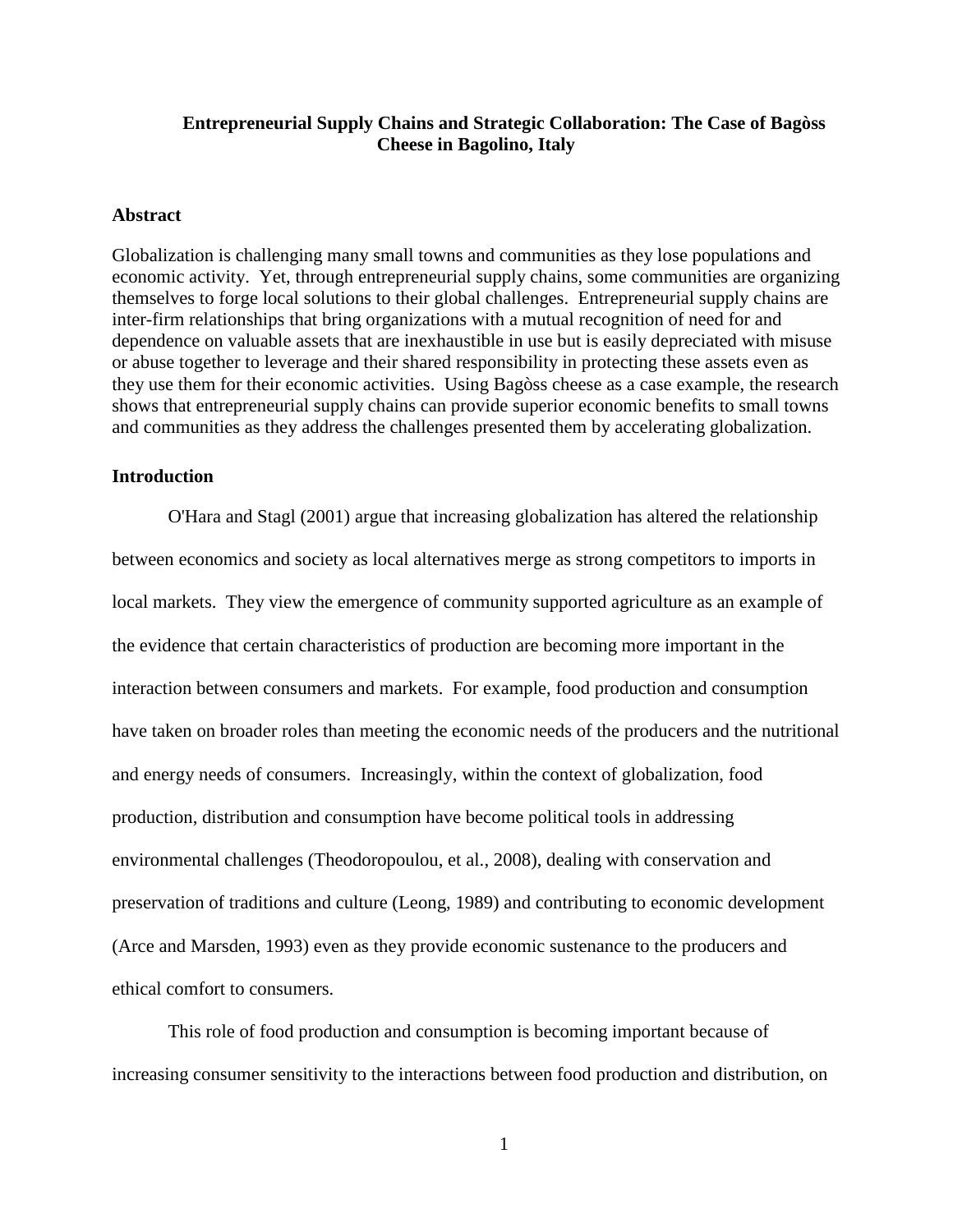the one hand, and environmental degradation and climate change, social injustice and other forms of cultural exploitation as well as adverse outcomes of expanded global activities. The increasing sensitivity is emerging from a larger proportion of consumers in both developed and developing nations moving up on their Maslow's hierarchy of needs, from where food is merely a source of energy and nutrition to where it is an indication of being self-actualized (Amanor-Boadu and Schnitz, 2008). The economics and competitiveness of local firms are being influenced by an increasing number of consumers making their choices on the basis of extrinsic characteristics of the food products (organic, small farms, natural, animal welfare, fair trade, etc.), and taking the intrinsic characteristics as a given.

Food products that are successful in achieving these broader objectives exhibit specific characteristics that offer them a competitive advantage in the global consumer marketplace and a production advantage over other locations and production methods. For example, products with *appellation d'origin* such as "Champagne" and "Bordeaux" in French wines and "Vidalia onions" in the U.S. have succeeded in positioning themselves as having characteristic qualities to warrant premiums and recognition. Within the context of the resource-based view of the firm, these idiosyncratic characteristics will encompass uniqueness in resources that are rare and valuable, are inimitable and non-substitutable (Lippman and Rumelt, 1982). Additionally, for the resource owners to be successful in sustaining their competitive advantage in the products they produce, they must possess a credible threat of retaliation for any potential competitors (Day and Reibstein, 2004).

The purpose of this paper is two-fold. First, we seek to develop a new concept entrepreneurial supply chains—as a construct for explaining an emerging trend in local economic development efforts in an increasingly global marketplace. The second purpose is to apply this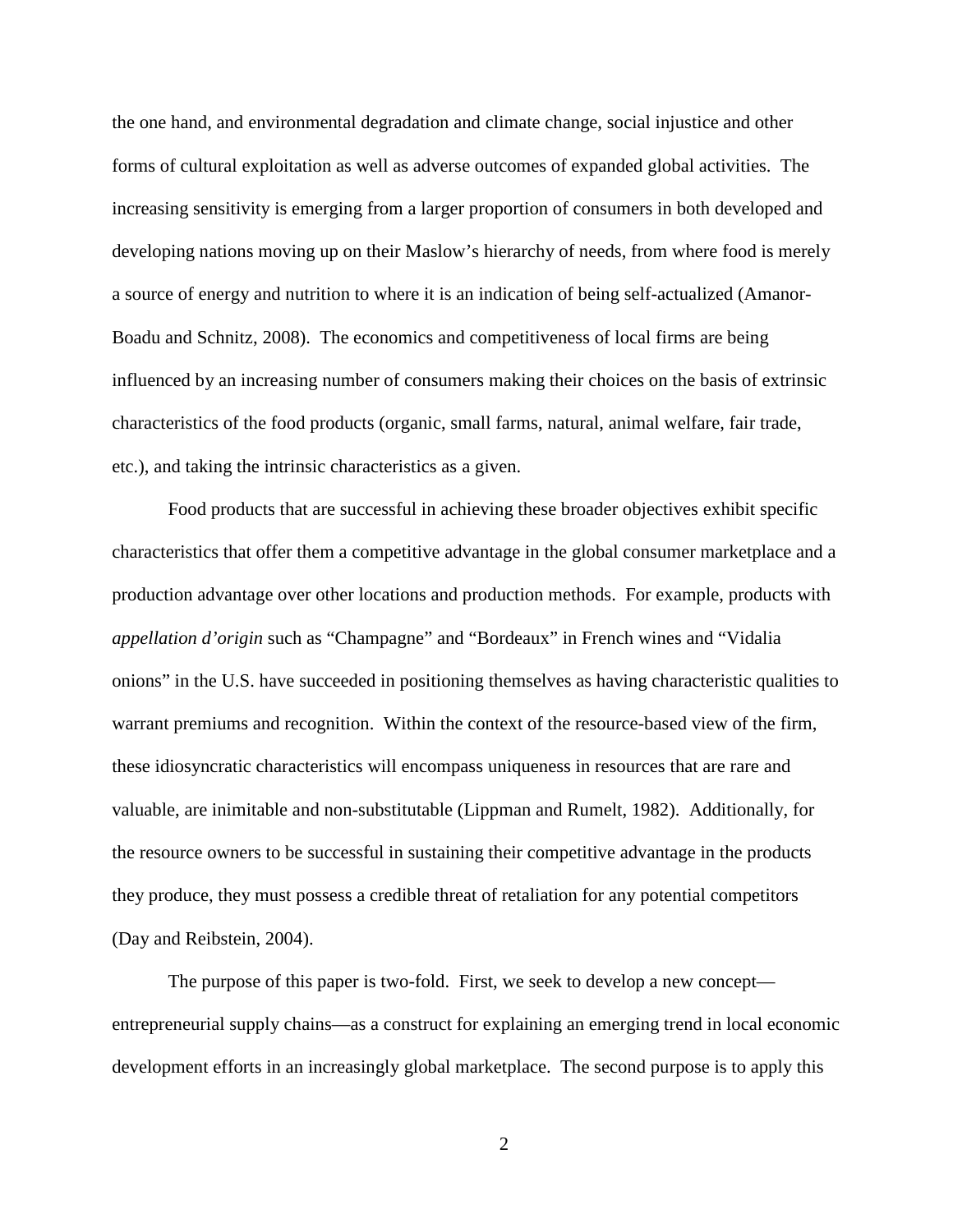concept to describe the production and marketing of Bagòss cheese, produced in the Italian village of Bagolino. The application involves the simulation of the outcomes of this entrepreneurial supply chain strategy and compares them to alternative governance mechanisms and in intellectual property protection.

#### **Entrepreneurial Supply Chains and Strategic Collaboration**

Supply chains are frequently structured with a single champion who is described as the "owner", and thus, controls most of the strategic decisions associated with performance. The importance of an "owner" evolves from the concentration of the benefits from collaboration at a particular point in the relationship and the control over access to these benefits. For example, a retailer as a champion of an agri-food supply chain controls access to consumer traffic, which allows it to extract premiums from consumers and distribute it according to its perception of the contribution various upstream participants made. In exchange for a share of the value extracted, participants have to conform to champion's specifications with respect to input use, production quantities, packaging formats, prices, and delivery locations and times, etc. The need for these specifications and their enforcement is more critical if the products flowing from different suppliers upstream are commingled at some point in the downstream segment of the chain.

This supply chain "champion" governance structure often creates conditions for opportunism that exhibits itself as a search for anonymity by upstream firms (Amanor-Boadu and Starbird, 2005). Anonymity becomes valuable because of the difference between the participating benefits and the expected costs of external failure risks that are directly traceable to a source. The "champion" governance structure may also foster moral hazard at points along the supply chain where participants perceive themselves to be powerless (Amanor-Boadu, Trienekens and Williams, 2002; Starbird, Amanor-Boadu and Roberts, 2008). Here,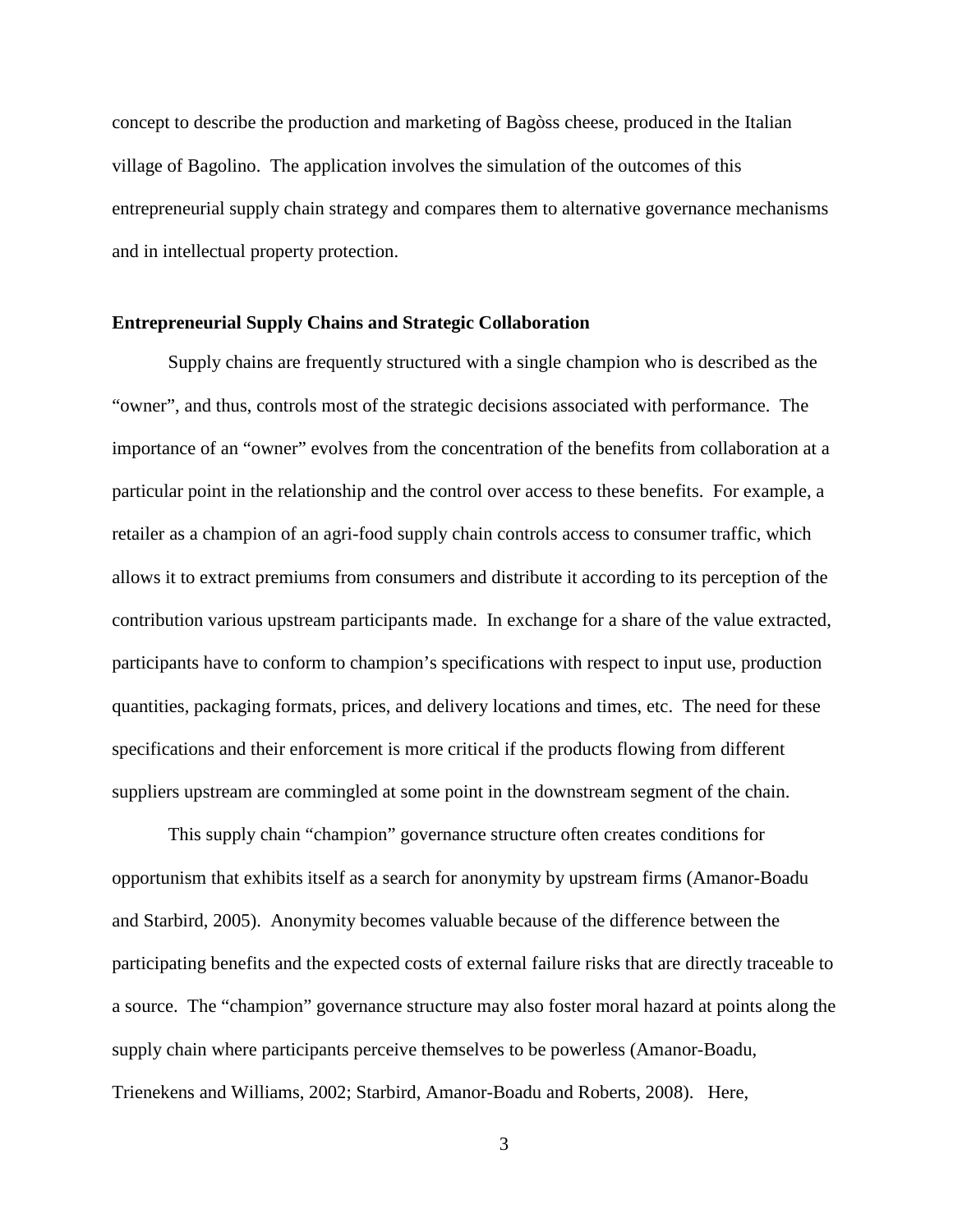participants in the supply chain who perceive themselves as powerless will find it advantageous to shirk on the necessary effort that is unobservable by the champion to minimize potential risks to the whole supply chain. The "champion" governance structure may provide incentives for this behavior because the benefits are privatized while the costs are distributed across the whole chain. The risks of moral hazard are exacerbated under conditions of imperfect traceability amidst sampling and diagnostic errors and are especially important where food safety issues are concerned.

These inherent risks in traditional supply chains may be addressed with oversight protocols that aim to increase transparency and reduce the value of anonymity and/or increase rewards to discourage moral hazard. However, executing these protocols is always a challenge and can be expensive if the participants' objectives are not aligned and the net benefits from not complying with the rules of engagement are positive.

Entrepreneurial supply chains become an effective alternative to traditional supply chains under the foregoing conditions when benefit access points are not controlled at any single point in the supply chain. Under these conditions, a "champion" will not have the power to enforce any compliance and any oversight protocols provide little or no benefits to the chain's members. When this is the case, it becomes more efficient to implement entrepreneurial supply chains.

Entrepreneurial supply chains are inter-firm relationships characterized by a mutual recognition of need for and dependence on a valuable asset that is inexhaustible in use but is easily depreciated with misuse or abuse. Participants in entrepreneurial supply chains, therefore, recognize a shared responsibility in protecting and enhancing the value embedded in the asset and build strong mutual trust and trustworthiness. They are usually able to develop and sustain this strong mutual trust and trustworthiness by maintaining close contacts with each other, and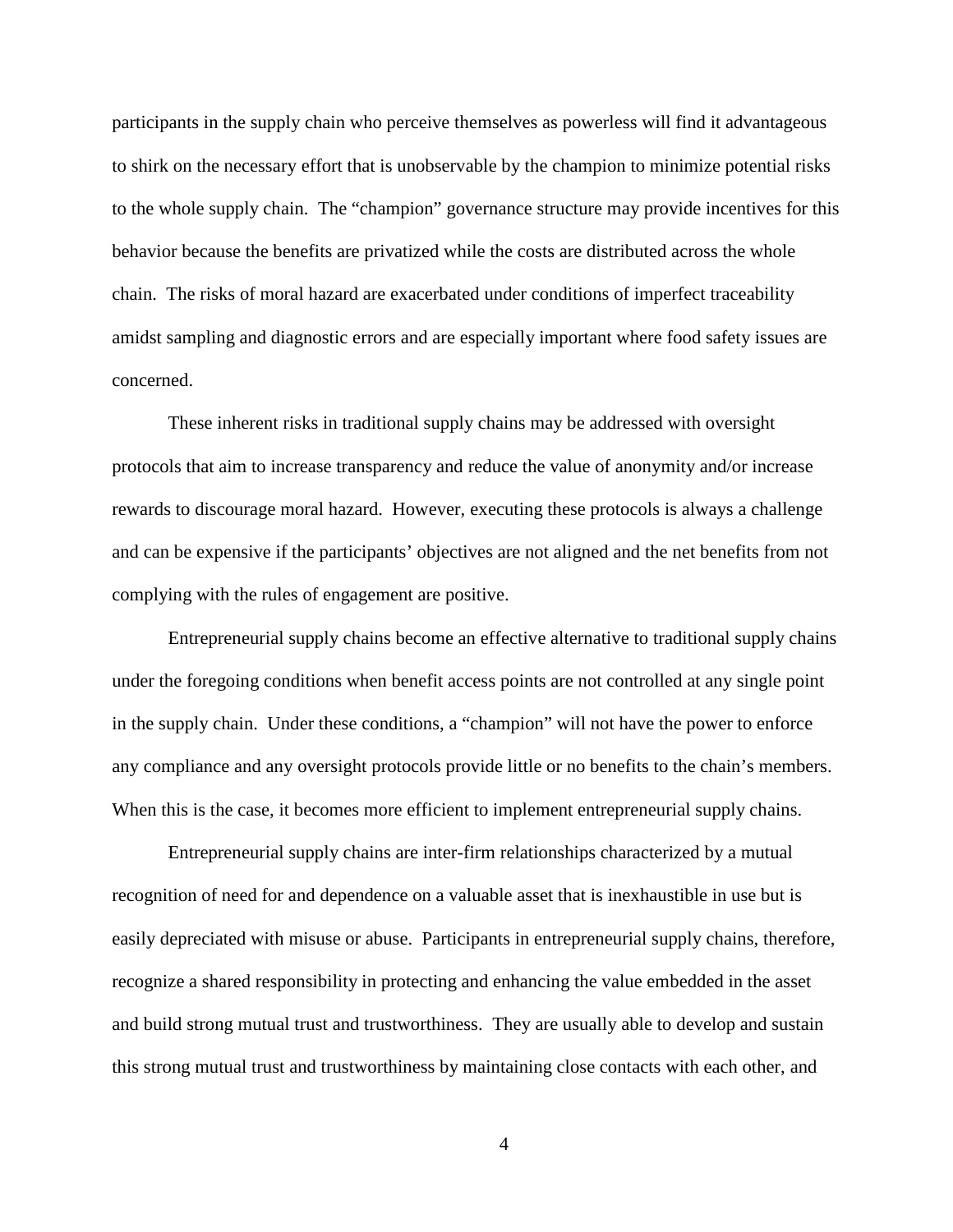they are able to do this because of their relatively small numbers vis-à-vis their industry. Although they may compete in the same marketplace, participants in entrepreneurial supply chains compete via blue ocean strategies (Kim and Mauborgne, 2005), a competition strategy that involves the development of alternative strategy maps that specifically avoid price competition and focus on market expansion.

The governance structure is entrepreneurial because each firm in the relationship focuses on sharpening its strategy map to maximize the value it can extract from the market by being different in how it exploits the common assets it shares with its partners. The collective success of participants in an entrepreneurial supply chain is supported by a mutual recognition that their customers and patrons cherish variety and hence their individual success is dependent on their collective diversity, and hence, on the success of all others in the relationship. Participants in entrepreneurial supply chains, therefore, organize themselves organized around the assets that give them their raison d'etre and focus their attention on leveraging those assets to enhance their individual positions while ensuring efficient information and knowledge through the whole organization (Figure 1). They appreciate and celebrate their idiosyncratic contributions to their collective value creation. Because they are non-linear, entrepreneurial supply chains are usually more extensive than traditional supply chains, encompassing government agencies that enforce regulations for the use of particular assets, as well as businesses in multiple industries who all depend on the assets providing the value foundation.

#### **{Editor Note: Figure 1 goes about here}**

Three distinct groups of entrepreneurial supply chains may be delimited based on the types of assets that support the supply chain: location or place assets; place/product assets; and place/product/process assets. The asset defines participation rules and opportunities that may be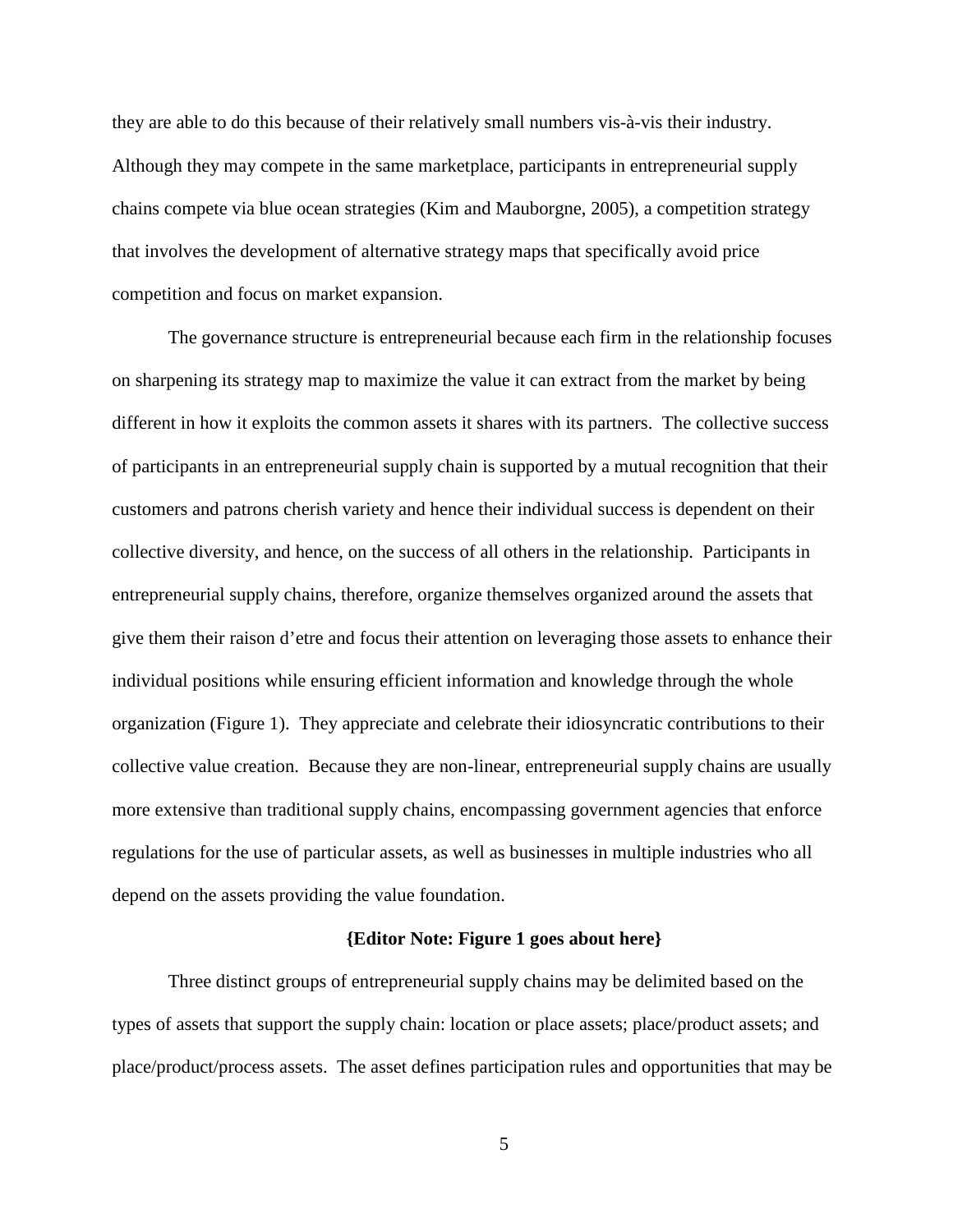exploited in the supply chain. The asset types also define the extent of intellectual property protection that the supply chain may use to guard itself against the exploitation of the assets by competitor as well as internal governance controls that may be used to enforce behavior among participants (Figure 2).

#### **{Editor Note: Figure 2 goes about here}**

Location or place asset-driven entrepreneurial supply chains are those that are organized around the unique characteristics of a location. This is the typical asset that drives tourism supply chains because the participants are able to leverage the unique characteristics of the location to provide idiosyncratic experience for their customers. Thus, the primary source of the participants' competitive advantage is the unique, valuable and unsubstitutable location asset they all share.

An example of a place-driven entrepreneurial supply chain is the Finger Lakes Wine Trails in upstate New York which are organized to maximize tourist traffic to the Finger Lakes region of New York by exploiting their individual diversity and the geographic beauty of their location. Included in the Wine Trails are vineyards, wineries, restaurants and bed and breakfast accommodations as well as event organizers and tour bus operators. Individual participant's sources of competitiveness are in how they organize their own production and utilize the common assets to leverage their ability to delight their customers. It is not uncommon to have a member in this relationship direct a potential customer to another partner in the supply chain as a better provider of a solution or product. This behavior of *marketing each other* elevates the common asset by first knowing their disparate strengths and then bringing their collective strengths together. A similar governance mechanism is found in the wine and tourism region of Southwestern Ontario region of Niagara-on-the-Lake, on the shores of Lake Ontario. Likewise,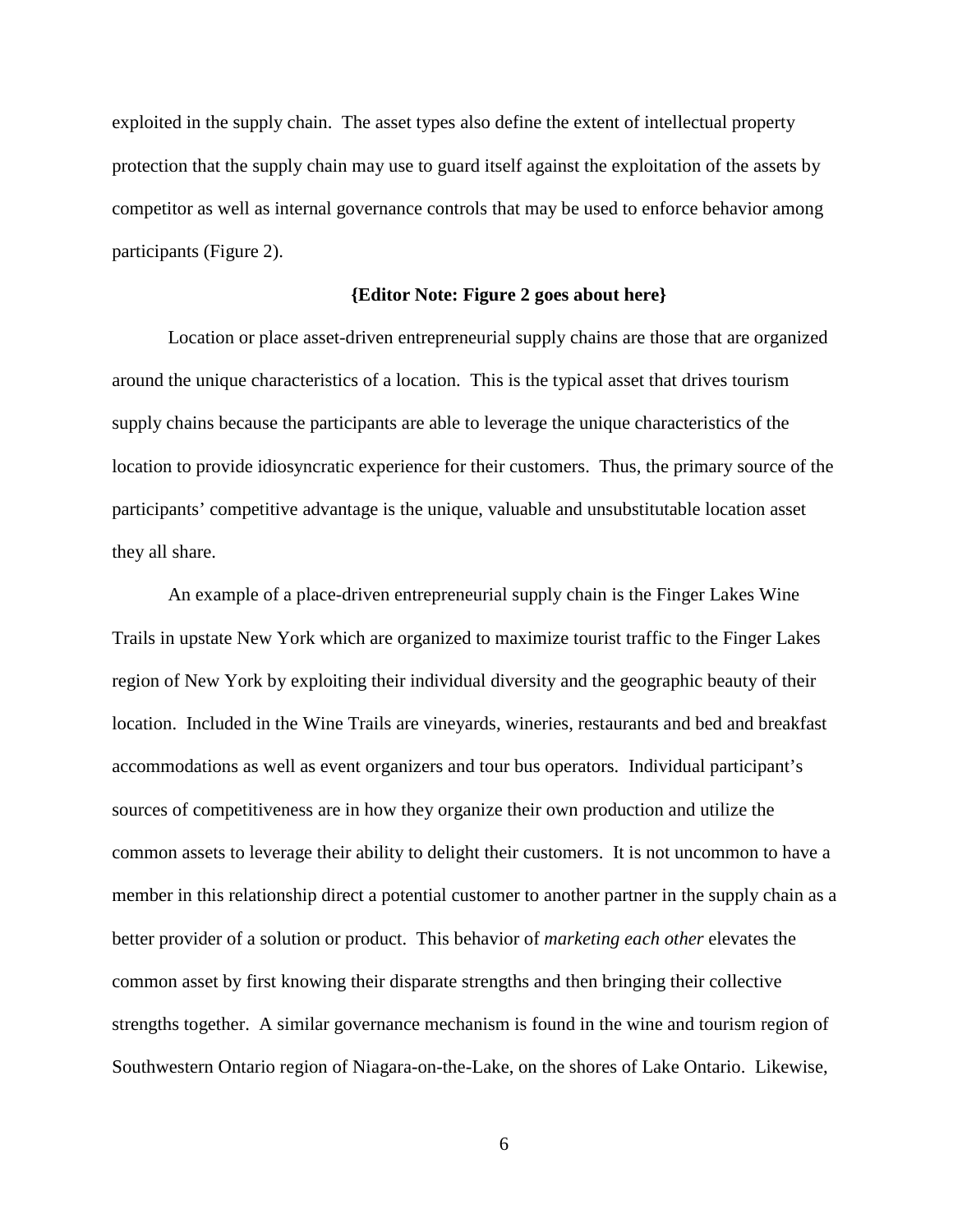the ski resort towns of Whistler, British Columbia and in the Swiss Alps as well as resort locations like Acapulco, Mexico have place-driven entrepreneurial supply chains that leverage the location's assets to enhance the participants' competitiveness in their industries.

In all these examples, the immobility of the common asset is the primary intellectual property protection opportunity available to the supply chain. As such, the participants' ability to establish and secure a first mover advantage is usually a critical source of their ability to sustain their competitive advantage. A good example of this outcome is how Las Vegas, Nevada has successfully maintained its market share position, measured by gross gaming receipts, over a major late comer like Atlantic City, New Jersey despite the latter's efforts over the years to topple the former (Eadington, 1999).

The place/product asset-driven entrepreneurial supply chains are those organized around a product that *naturally* occurs in a particular location, city, region or country. They also cover entrepreneurial supply chains that are organized around products that, while they may not occur exclusively in a particular location, have been there for such a long time that it has come to be associated with the place. The participants in the supply chain gain their advantage by this natural barrier to competitors who are unable to replicate the product because they are unable to replicate the location. Therefore, the place name becomes the embedded intellectual property that separates the product from the identified location from all others.

Italian suits and fashion are good examples of place/product type of supply chains. The participants recognize that quality is a distinguishing factor and they owe each other the responsibility of maintaining this perceived quality associated with the product from the identified location. So, while many fine suits may be obtained from many places, being Italian elevates it above the others due to the history of quality products from that industry. The same is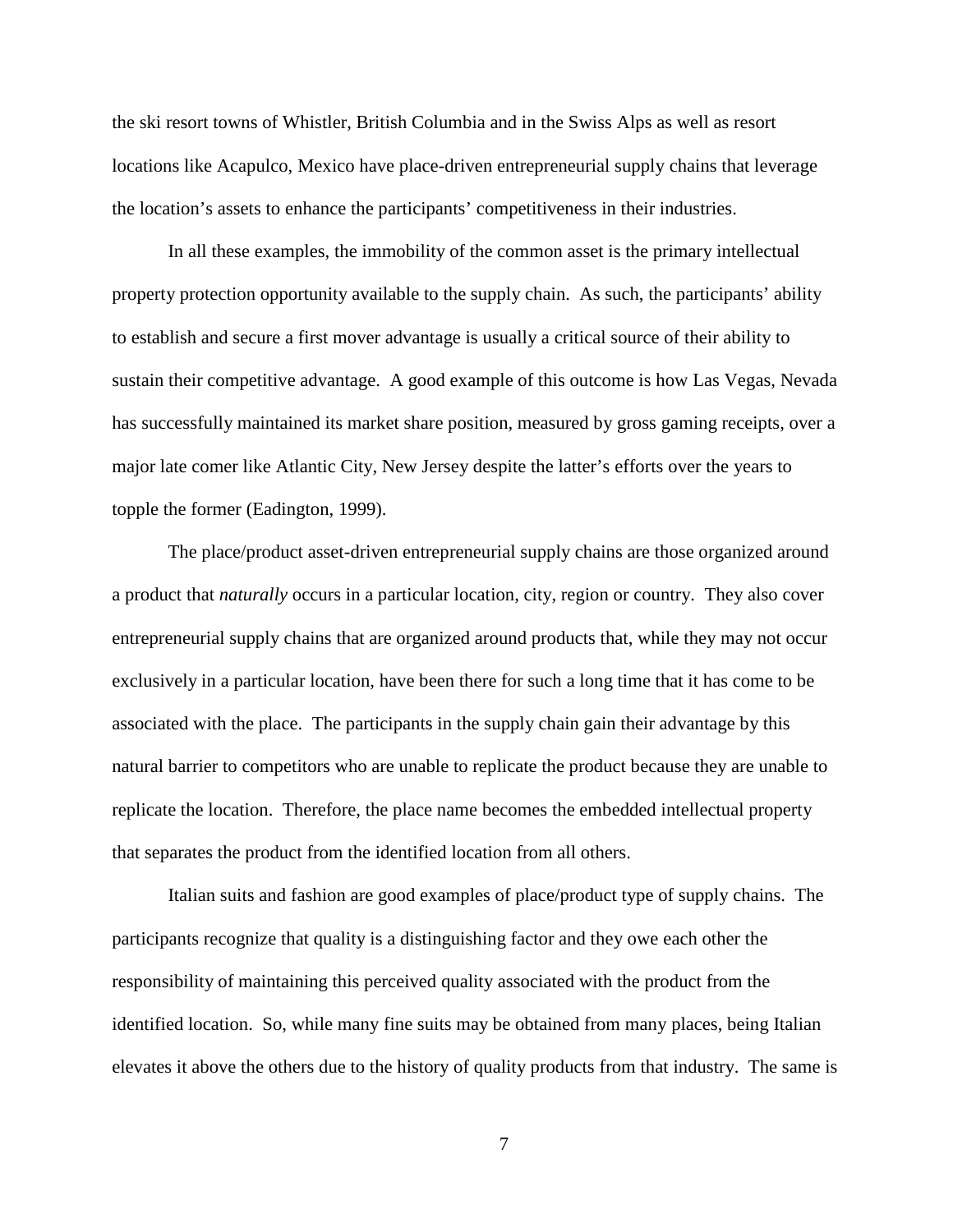true of Cuban cigars or California wines. Another example is Saskatoon berries, which is produced by a shrub that grows throughout the Canadian prairies and the northern plains of the United States (Harris, 1972). However, by the fortuitous naming of the fruit, Saskatoon and Saskatchewan have claimed it as their own and market it as being authentic if grown in Saskatchewan. The growth in Saskatoon berries' production and marketing has resulted from the scientific evidence of its high levels of antioxidants (Hosseinian and Beta, 2007; Hellstrom, et al., 2007) and the increasing appreciation of the role of nutriceuticals in health protection and promotion (Morris, 2003).

The final type of entrepreneurial supply chains is place/product/process asset-driven entrepreneurial supply chains. This type of supply chains are organized around a product that is produced in a particular place using a specific process, inputs or production technology. The products produced within this type of entrepreneurial supply chains tend to be more controlled in terms of the processes or inputs that qualify them as meeting the expected characteristics of the underlying asset supporting the chain. This control is premised on the fact that most of them have some form of intellectual property protection that provides them with the legal support from infringement from competitors.

Roquefort cheese is an example of this group of entrepreneurial supply chains. It is a blue cheese that is made from the milk of Lacaune, Manech and Basco-Béarnaise breeds of sheep and matured in the natural caves near the town of Roquefort in the Aveyron region of France, where it is infected with the spores of *Penicillium roqueforti*, a fungus that grows in these caves. The intellectual property associated with this production method was recognized as far back as 1411 when the village of Roquefort-sur-Soulzon sought and obtained the rights of aging the cheese in its caves from King Charles VI (Aussibal, 1983). There were only seven Roquefort producers as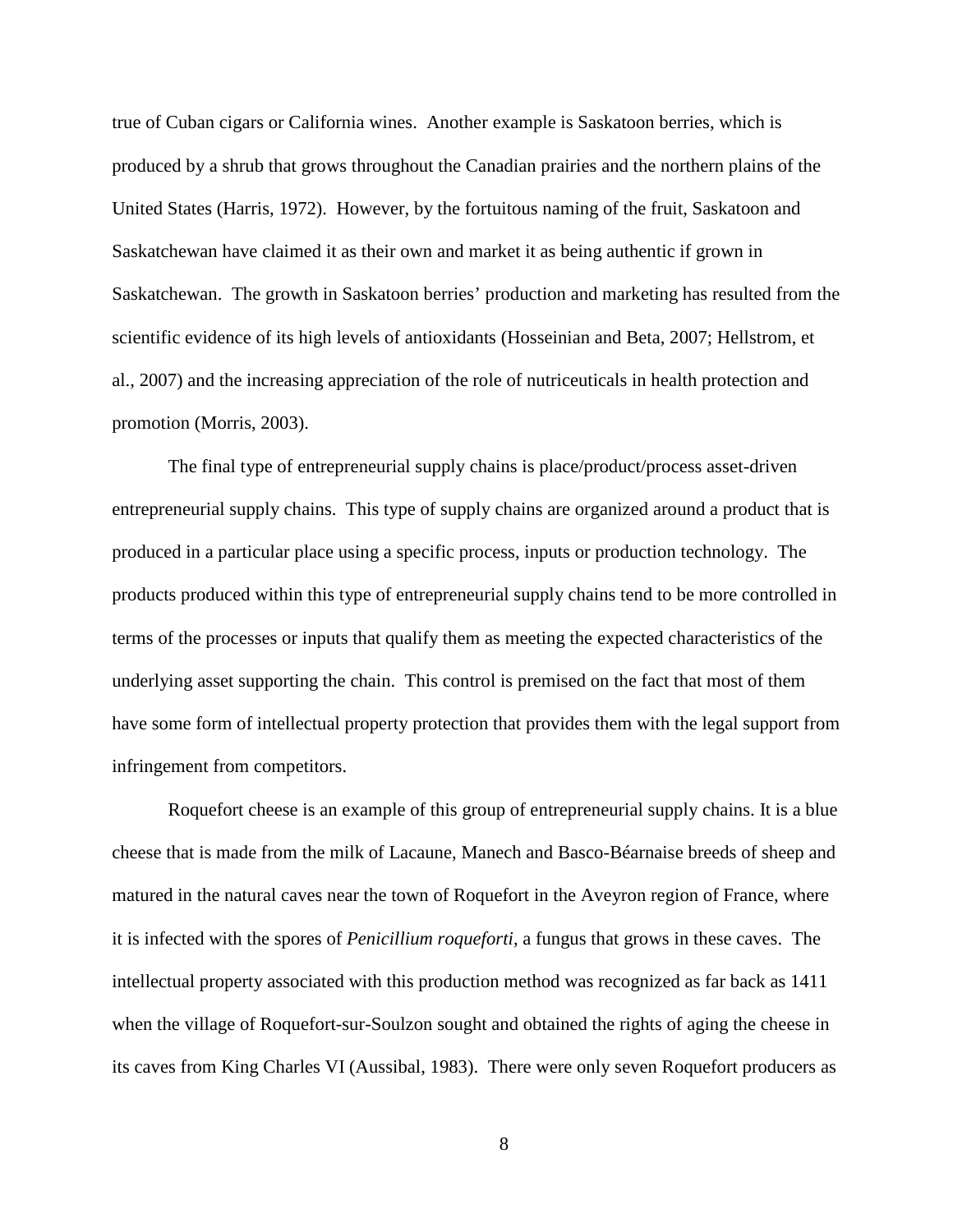of 2003, and the largest is the Société des Caves de Roquefort (a subsidiary of Lactalis), which accounts for about 60 percent of all production and owns several caves. The entry barrier to the Roquefort cheese production is the cave, the place asset that determines the product and the process.

Another example of entrepreneurial supply chains is Vintners' Quality Assurance (VQA) employed by Ontario, Canada wine producers. This is not a product, per se, but a label that allows the chain participant to claim a mark of quality. To qualify for this label, the bottled wine must be produced by a winery located in Ontario and from at least 75 percent of grapes grown in the Province of Ontario (Wine & Vines, 2007). Participating wineries are audited every six months to ensure that they are following VQA regulations and all volumes of VQA wines are substantiated with respect to origin and other requirements. For example, the wineries must provide official Grape Growers of Ontario records including a "weigh slip" with the results of an independent test for brix. Additionally, participating retailers are audited at least annually for their use of the VQA labels as well as their sales of VQA wines for authenticity. This supply chain's governance system, thus, encompasses grape growers, wineries, retailers, the Liquor Control Board of Ontario (LCBO), and government agencies that audit the industry for compliance. It is important to note that the self-regulatory system that the VQA started with was replaced with government regulatory oversight as the niche Ontario wine industry expanded to become a global player and the participants themselves got large and numerous.

Another example of place/product/process asset is Vidalia onions and grown only in 20 counties of Georgia, U.S., get their name, like most place/product/process entities, from being first grown near Vidalia, Georgia, in the early 1930s. It is characterized by being unusually sweet and that comes from the low amount of sulfur in the soil in which the onions are grown. The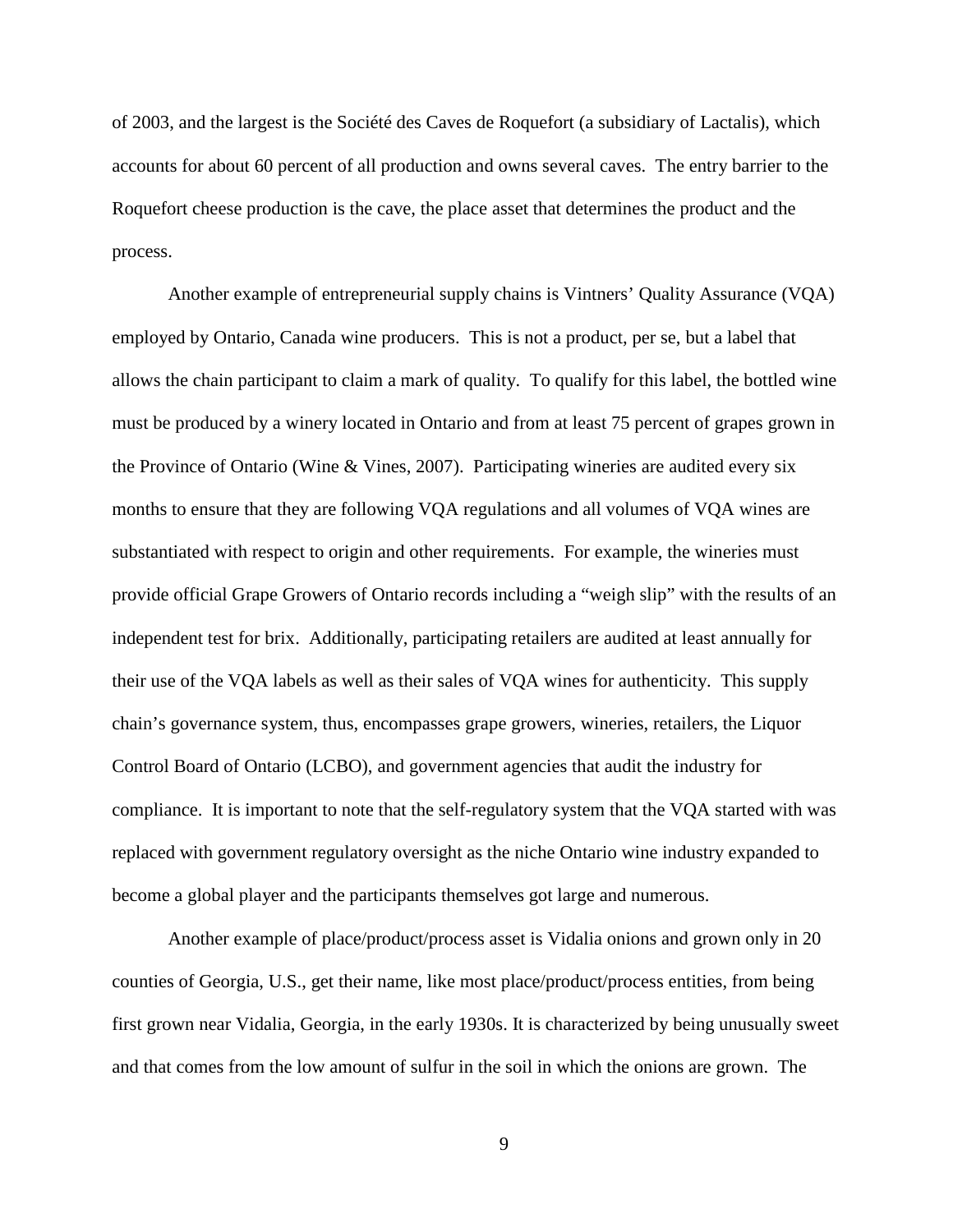Vidalia Onion Act (1986) was passed by Georgia's state legislature, authorizing a trademark for "Vidalia Onions" and limiting their production to the 20 counties in Georgia. The industry petitioned the U.S. Department of Agriculture and received a Federal Marketing Order No. 955 in 1989 which provided federal protection for the product (Costa and Epperson, 2003; Boyhan and Torrance, 2002).

The role of government in the place/product/process category of entrepreneurial supply chains is, thus, almost deemed necessary—either to provide enforceable intellectual property rights or prevent opportunism. The Canadian VQA process focuses on preventing opportunism among the participants while the European Community's Council Regulation 1383/2003 (The Council of the European Union, 2003) provides protection from infringements for products that are granted place/product/process rights. This regulation focuses on customs action and measures that may be taken against goods suspected of infringing certain intellectual property rights that have been granted to specific products. It is an expansion and strengthening of national laws such as the French *Appellation d'origine contrôlée* (AOC), the Italian *Denominazione di origine controllata* (DOC), and the Spanish *Denominación de Origen* (DO) system. Infringements, such as selling products not meeting the location and process qualifications, are treated as counterfeit goods, misleading advertising or even a public health issue. The regulation is weighed in favor of those who have been granted the rights, and allows for a "a more flexible procedure allowing goods infringing certain intellectual property rights to be destroyed without there being any obligation to initiate proceedings to establish whether an intellectual property right has been infringed under national law" (Article 9, L 196/7). The extent of the regulation's favor for right holders is also evidenced in Article 7 (L 196/7): "Even where no application [for rights] has yet been lodged or approved, the Member States should be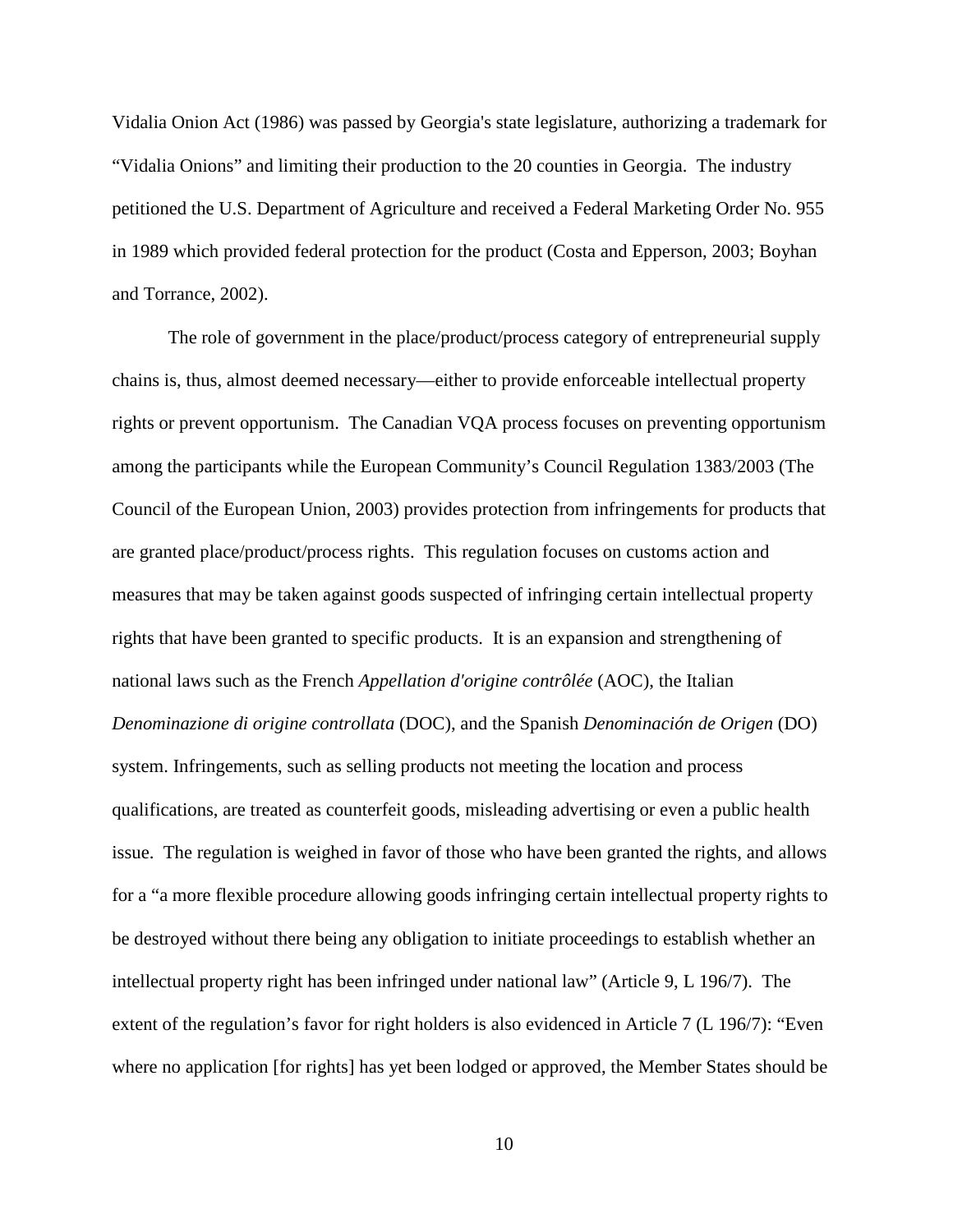authorized to detain the [infringing] goods for a certain period to allow right-holders to lodge an application for action with the customs authorities." Similar protection is offered under geographical indications— Protected Designation of Origin (PDO), Protected Geographical Indication (PGI) and Traditional Specialty Guaranteed (TSG)—are offered in the European Union laws to protect the names of recognized regional foods and beverages. Examples of these are Italian Limone di Sorrento, Scotch Whiskey and French Coquille Saint-Jacques des Côtesd'Armor.

#### **Bagòss Cheese: An Entrepreneurial Supply Chain**

The reason why governments deem it necessary to participate in entrepreneurial supply chains is the positive externalities that entrepreneurial supply chains create in support of local economic development. We hypothesize, therefore, that entrepreneurial supply chains have inherent characteristics that facilitate community economic development because they depend on place assets that they need to preserve, conserve and protect. In doing this, entrepreneurial supply chains combat global challenges that confront them by focusing on local solutions.

We use the entrepreneurial supply chain for Bagòss cheese in the village of Bagolino, Italy to illustrate the local solution that emerges as a result of participants acting in concert to address their own global challenges. It shows how the purposeful pursuit of individual economic objectives (Mises, 1963) lead to environmental protection and conservation, community economic development and enhanced cultural education and preservation. It will become obvious after presenting the Bagòss case that the same is true to different degrees for Saskatoon berries, Roquefort cheese, Italian suits and the Great Barrier Reef.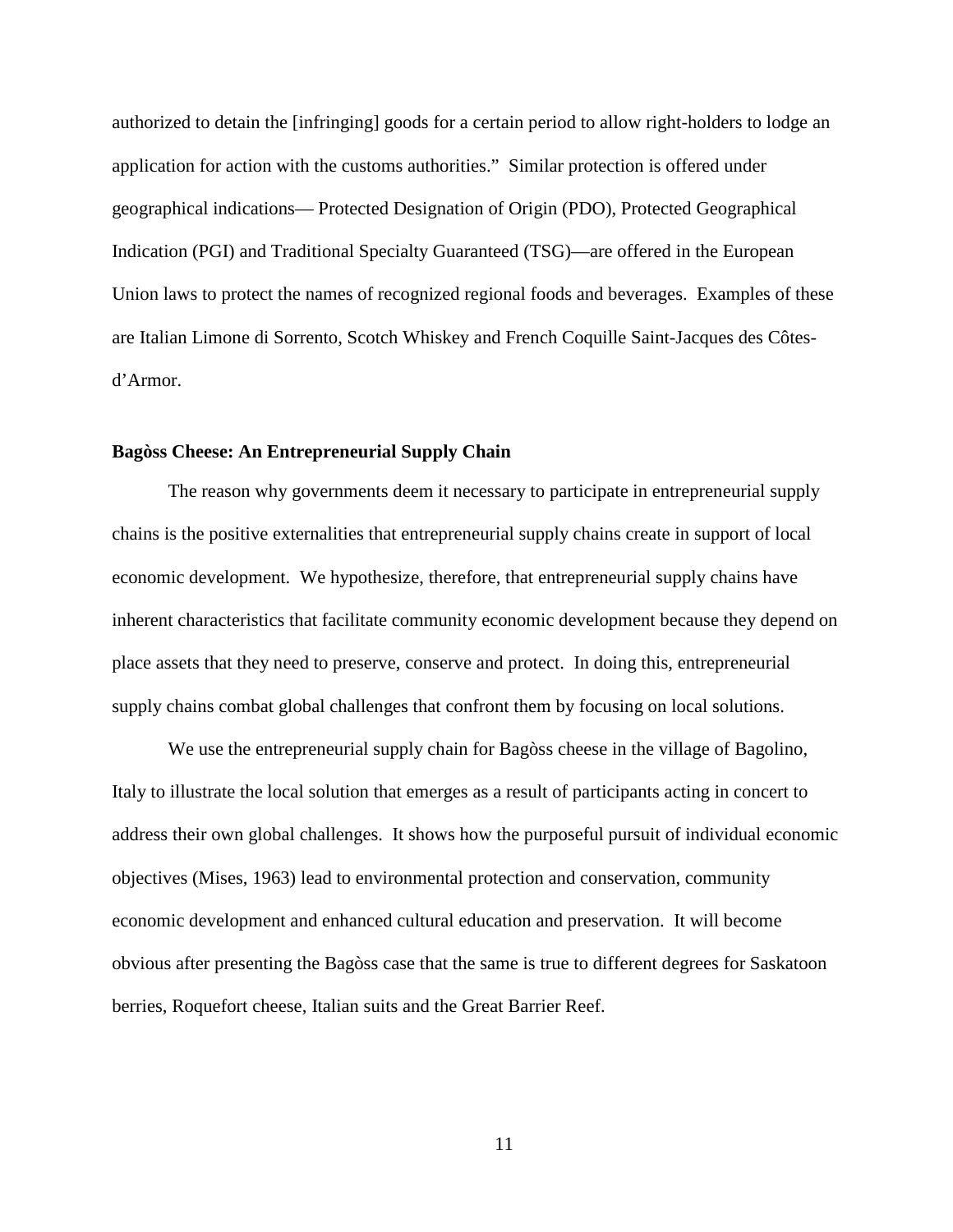#### *Bagolino and the Participants*

The dairy producers producing Bagòss cheese are small, with no more than 45 head of cows, and their village in the Caffaro Valley in the province of Brescia in the Italian alpine region, Bagolino, is also small: its 2007 population is estimated at 3,916 (ISTAT, 2007)). About a decade ago, the per capita income per taxpayer in Bagolino was lagging significantly behind that of the Brescia province and a lot more behind the Lombardy region. However, unlike many small alpine communities that are losing population and economic activity and their natural resources becoming wasted, the traditional Bagòss production method seems to be contributing to the sustenance of Bagolino. For example, the traditional Bagòss production rules stipulate that cows should be put on pasture land during summer and fed only hay grown in the region during the winter months. This provides the economic rationale to continue the upkeep of the mountain pastures and in so doing, protect the environment from degradation.

Bagolino has two historic assets: the Bagòss Carnival; and the Bagòss cheese. The Carnival, with its masks, colorful costumes, dancers and folk music, is described as "…a one of its kind phenomenon in Italy, with few competitors in Europe" (Sordi, 1976). For most of the people coming to Bagolino for the Carnival, there also is the attraction of Bagòss cheese, a semicooked cheese that is produced under strict processing methods that have been practiced for centuries. While both of these place/product assets are important to the community, it is obvious that Bagòss cheese is a unique, valuable, and inimitable resource for the community as a whole. For this reason, the dairy producers and the community joined forces to secure a trademark for their cheese, allowing them to prevent infringements under European Community laws.<sup>1</sup>

Being artisanal, Bagòss cheese is produced mainly by dairy producers; there is one processor serving a number of dairy producers who do not produce enough milk per day to

1

<u>.</u>

It is estimated that about twice as much *fake* Bagòss cheese is produced as authentic Bagòss cheese.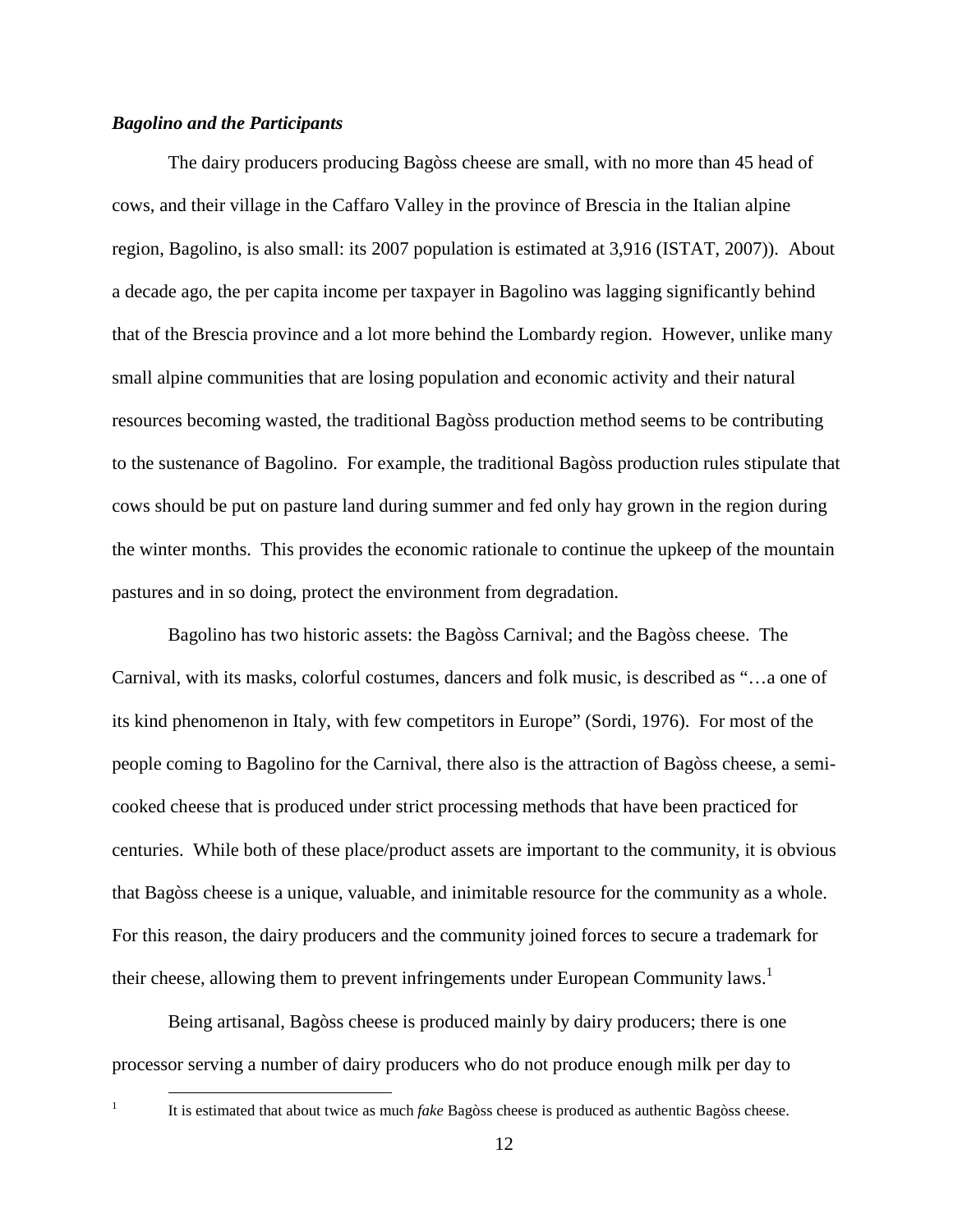produce their own cheese. The farmers and the processor form the direct handlers of the Bagòss production system. Other participants in the Bagòss entrepreneurial supply chain are Valle di Bagolino Cooperative, its hotels and restaurants, and the local government. Valle di Bagolino was formed by the dairy farmers to protect the Bagòss cheese trademark and promote and market Bagòss cheese domestically and internationally as well as oversee and enforce the production processes that ensure the authenticity of Bagòss cheese. The seventeen hotels and guest houses and a dozen restaurants in Bagolino are active participants in the Bagòss entrepreneurial supply chain because they all depend on this asset to drive traffic to their establishments. In all, it is estimated that about 300 people participate directly in the Bagòss entrepreneurial supply chain, encompassing feed suppliers, vendors of critical ingredients such as saffron, logistics providers, marketing and distribution services as well as event organizers and promoters. The local government supports and promotes Bagòss because it attracts tourists, which creates revenues for local businesses, and generates tax revenues to support government activities. The interests of all the participants are, therefore, aligned, eliminating the risks of moral hazard, opportunism and adverse selection that is common in traditional supply chains. This collaborative effort to grow the local economy by leveraging a common asset may explain the 16.5 percent increase in the income per taxpayer in Bagolino between 1999 and 2007 compared with increases of 2.7 percent in the Province of Brescia, 7.5 percent in the Region of Lombardy and 2 percent in the whole of Italy.

#### *Bagòss Cheese Production*

Of the 130 farmers in Bagolino, 28 produce Bagòss (National Institute of Statistics (ISTAT), 2007). For Bagòss cheese to be authentic, it must be produced with milk from brown cows that live in Bagolino and are fed only feed that is grown in Bagolino. To achieve this, the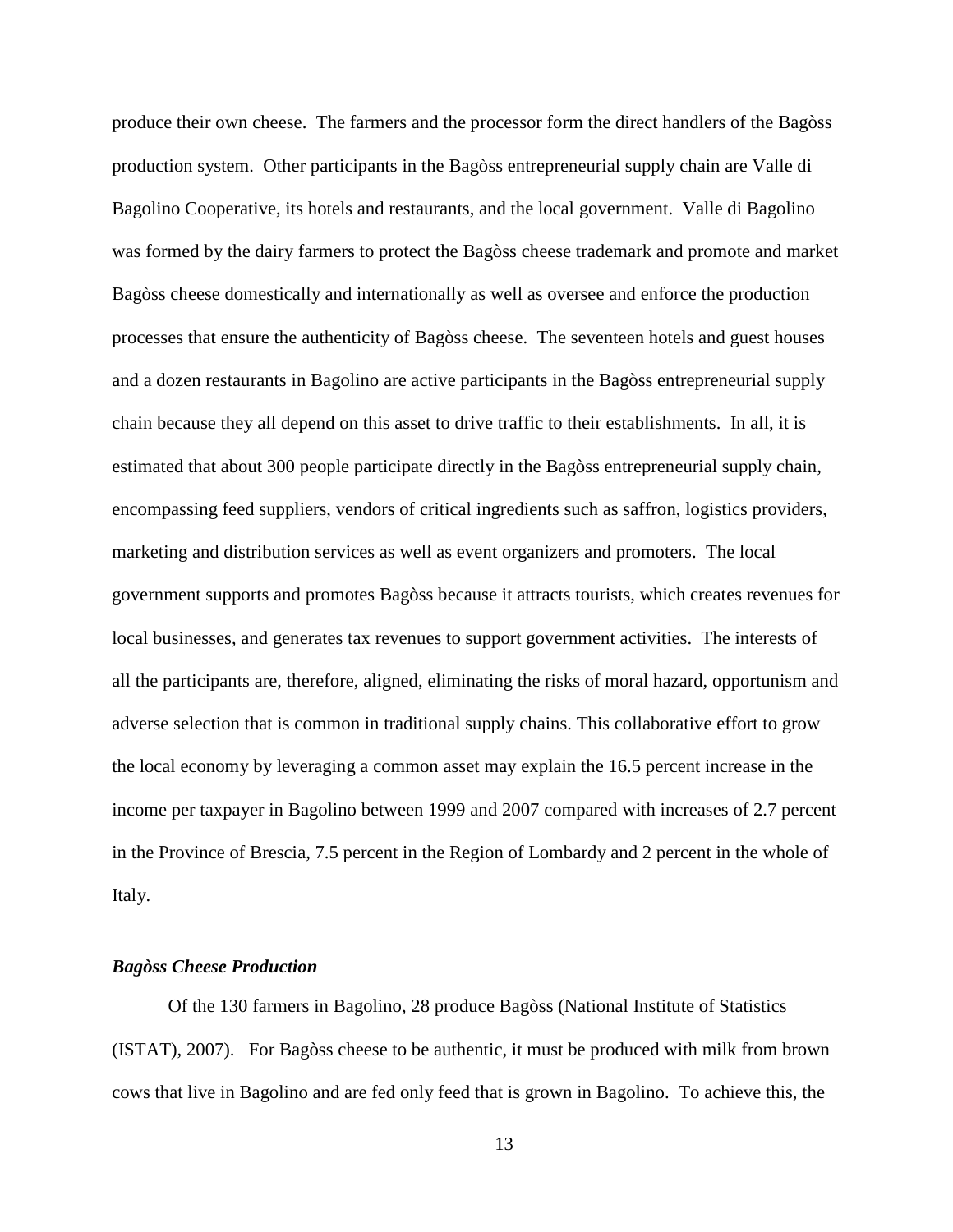farmers are expected to put their 1,100 cows on 22 developed pastures in the mountains during the summer months and feed them hay from the valley during the winter months. Due to labor shortage, it is not uncommon to find farmers in the mountains taking care of each other's cows during the summer months. And because they depend on the mountain pastures for their feed, the dairy farmers of Bagolino maintain these pastures and conserve the environmental quality of their mountains. For example, the dairy farmers keep goats for weed control in their pastures, thus reducing labor and avoiding the application of pesticides. This contrasts with other areas where these mountain pastures have been abandoned, leading to adverse social and environmental consequences (Suttini, 2008). The farmers also supply their cows' manure to the farmers in the valley from whom they purchase hay for their winter feed. Veterinary services and milk quality inspection services are provided by the government and by the provincial milk producer association (Stagnoli, 2008).

These strict centuries-old production traditions affect productivity on Bagolino dairy farms. For example, while the average milk production in Brescia province in 2007 was about 6,451 kg, Bagolino dairy farms averaged between 3,600 kg and 3,800 kg (ANARB, 2008). At any point in time, Bagolino's dairy farmers are milking about 800 of the 1,100 cows and the dairy farms may be divided into two distinct groups: Those with enough cows to produce their own cheese, at least one head of Bagòss per day; and those without enough cows to produce their own cheese. The farmers in the second group sell their milk to the only processor in town who consolidates the milk to produce cheese using the same traditional methods that the dairy producers are using.

Bagòss is produced year-round and because it is artisanal, each head may be slightly different in flavor, aroma and weight. About 10,000 heads of authentic Bagòss cheese are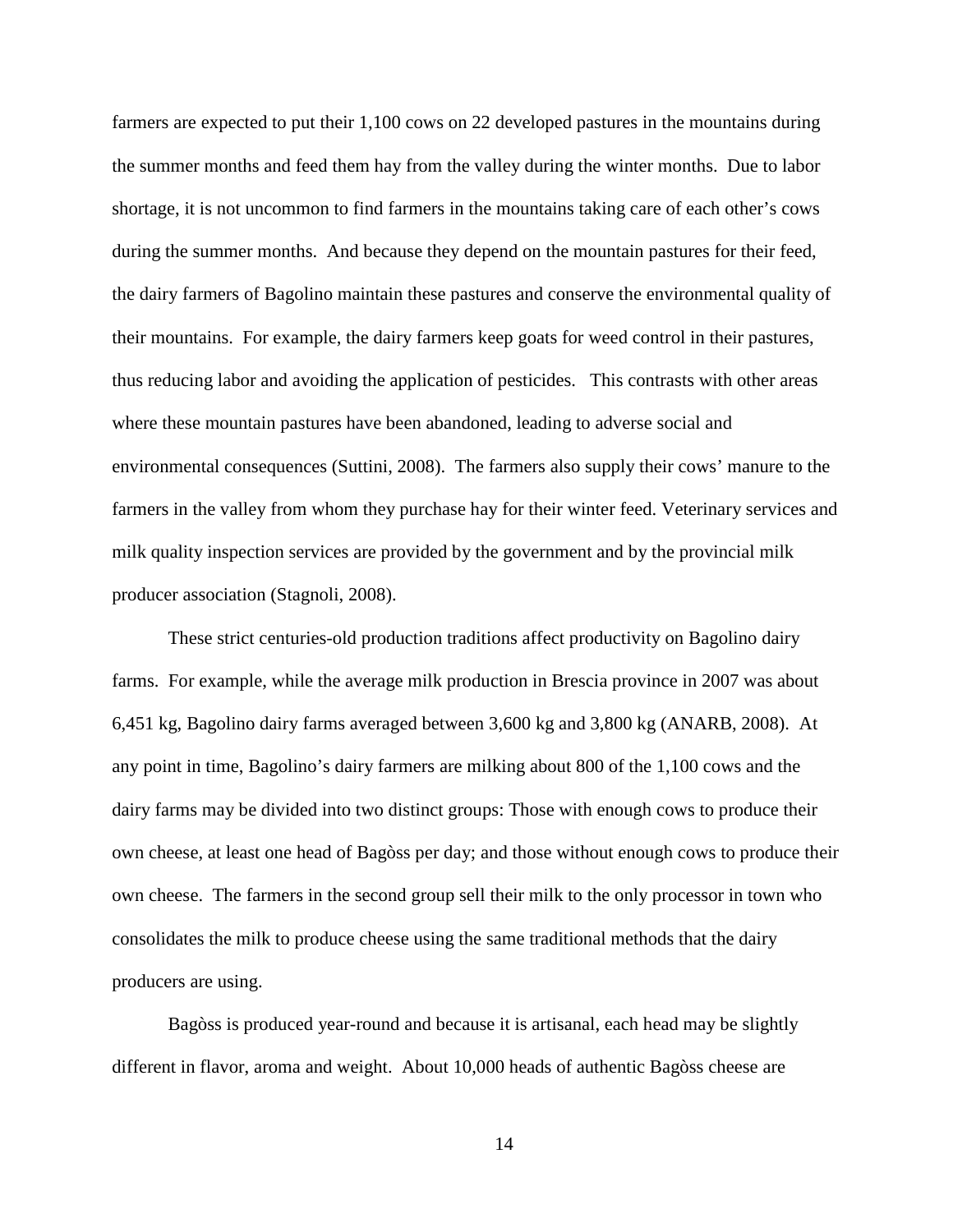produced per year and 80 percent of these are produced by individual farmers and the remainder is produced by the sole processor in the village. The production process begins with the immediate filtering of the milk after milking using conifer branches placed at the bottom of a bucket with holes in it (Figure 3). The filtered milk is skimmed and poured into 40-liter vats and left for a day. Rennet, dissolved in spring water, is added to the skim milk and poured into a copper vat and warmed on a wood-built fire to a temperature of between 37°C and 39°C for about 20 minutes before adding powder curd to the warm milk. The mixture is then heated to between 48°C and 50°C to produce an appropriate consistency. It is then cut into the size of grains of rice and saffron is added to the mixture and reheated to form curds.<sup>2</sup> The curds are separated from the whey, wrapped in canvas, and placed into molds of 40 cm diameter and heights between 12 cm and 15 cm. These are then placed on wooden planks, and stones placed on top to drain excess water from them, a procedure that lasts about three days. The cheese is released from its wrappings after this period and brought to the valley, where it is aged from a year to three years. In the first five weeks of the aging process, the cheese is dry salted twice a week by hand, and during the first six months of aging, it is turned periodically, scrapped, cleaned and greased with linseed oil. The final head of cheese weighs between 16 kg and 18 kg depending on how long it is aged and is produced from between 260 kg and 290 kg of milk.

#### **{Editor Note: Figure 3 goes somewhere about here}**

#### *A Local Solution to a Global Challenge*

<u>.</u>

The challenge confronting small communities such as Bagolino in an increasingly global marketplace is how to maintain their traditions as well as their economic independence.

Bagolino, like many others, have discovered that leveraging their unique assets into desirable

<sup>2</sup> Some of the producers add the saffron when they add the rennet to the skim milk. It is the saffron that gives Bagòss its characteristic yellow color.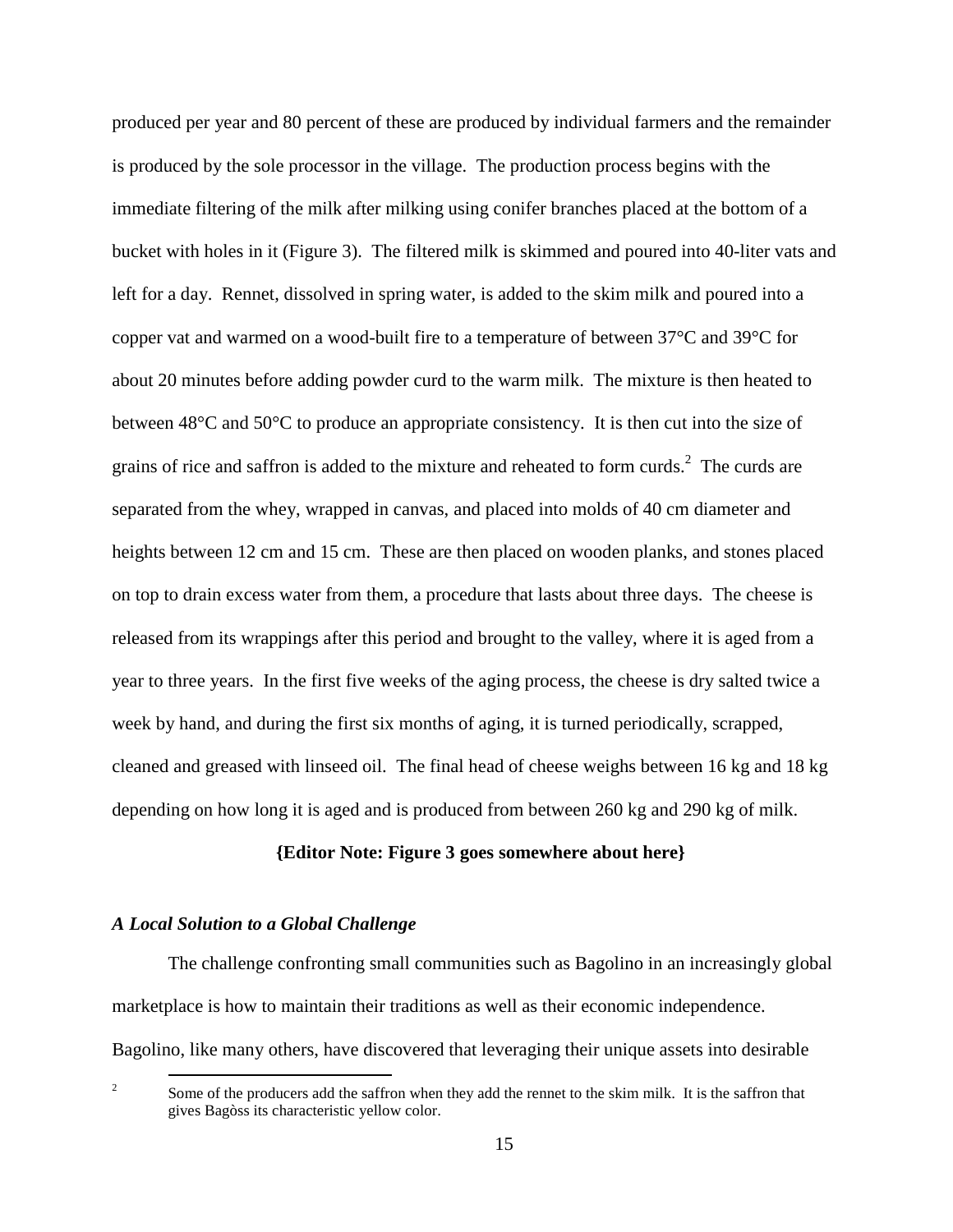products in the global market to compete with mass-produced products without history and tradition can be an efficient approach to attaining the goals of maintaining traditions and securing economic independence. Bagòss retails at between  $\epsilon 2/2$ /kg and  $\epsilon 26$ /kg and higher in service organizations such as hotels and restaurants. Under the production information above, and assuming 80 percent of Bagolino's Bagòss is sold at retail and the remainder at 20 percent above retail in service organization, we estimate that Bagòss cheese brings gross revenue of between €3.7 million and €4.3 million into Bagolino economy Given that there are 28 dairy farmers involved in Bagòss production, this is equivalent to between €130,742 and €154,514 per farmer, between six and seven times the average household income in the community in 2007.

For this governance system to remain effective in value creation, it is imperative that all participants, especially dairy producers, see themselves as independent entrepreneurs who are collectively expanding the market for Bagòss cheese by producing a unique product using historic traditional processes consumers consider a differentiating variable. If they cease to be independent entrepreneurs and institute instead a traditional supply chain which replaces the independent entrepreneurs with a hierarchical structure with a chain champion, the producers will have an incentive to shirk whenever it is warranted. Furthermore, if the product is not limited in supply, it is conceivable to see its price elasticity of demand adjust to the supply until it becomes a mere commodity. It is also imperative that the difference between the authentic Bagòss and imitation one is maintained through continued education of consumers about the difference and prosecution of violators of the trademark. We illustrate the effects of the foregoing using a system dynamic modeling approach under three scenarios: (1) Base scenario, which describes the entrepreneurial supply chain governance system currently in place; (2) Traditional Supply Chain scenario, where the entrepreneurial chain is replaced with the asset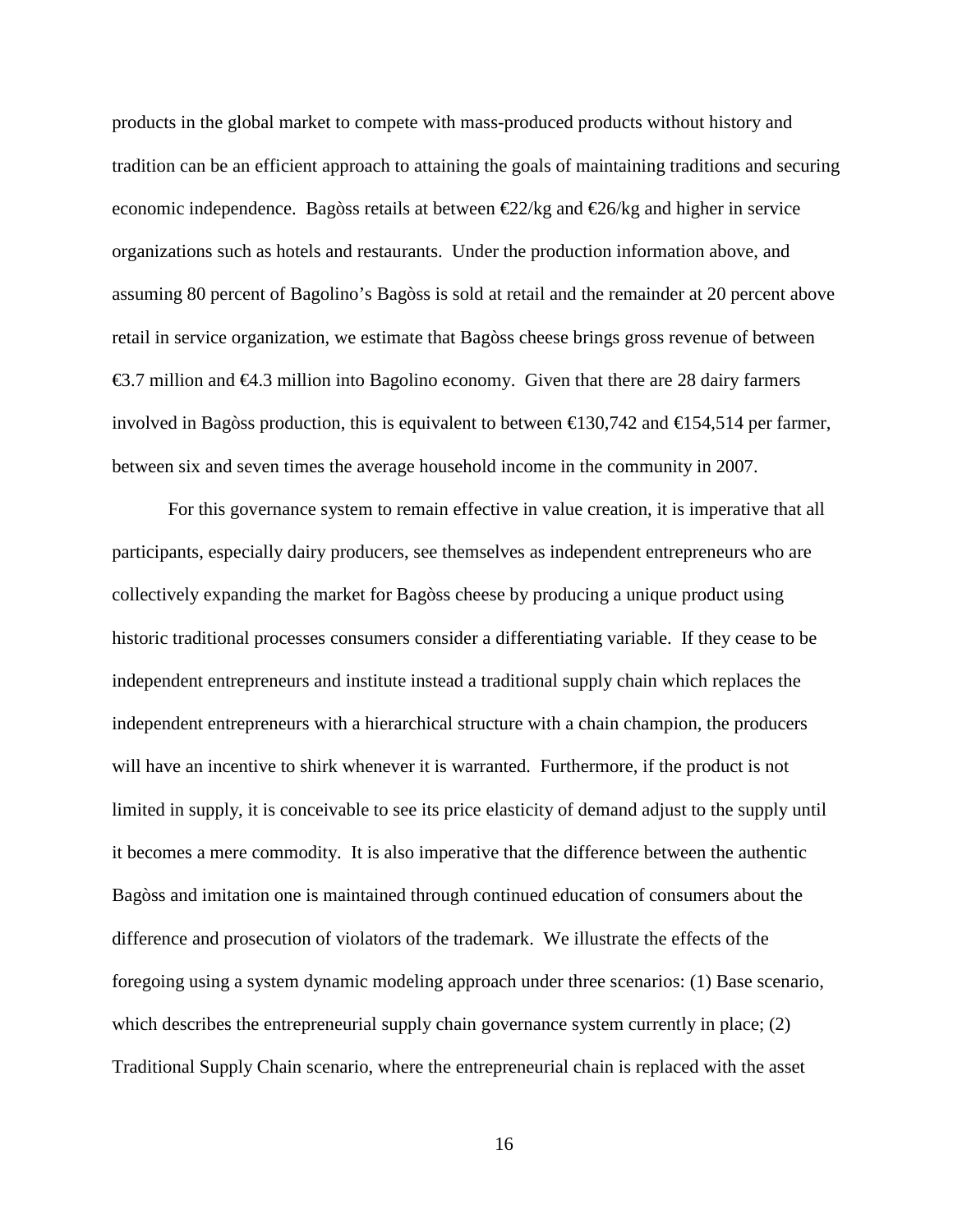being privatized and dairy producers supplying milk to a processor who does all the marketing; and (3) Intellectual Property (IP) Erosion, where the cooperative becomes ineffective in protecting the Bagòss trademark so that it becomes diluted over time. The assumptions associated with these scenarios are presented in Table 1. For example, it is assumed that capital constraints will prohibit expansion of cows in milking regardless of the governance system in place. However, producers will compensate for this constraint by making adjustments to feed and nutrition, i.e., increase cow productivity.

#### **{Editor's Note: Table 1 goes about here}**

The productivity improvement need will become real under the Traditional Supply Chain scenario, where the objective of producers shift from making the best Bagòss cheese possible to maximizing their milk production for the processor champion of the supply chain. They do this by using concentrate in their feed even if it is outside the criteria for Bagòss production. As more farmers seek to gain from scale economies through technology, i.e., nutrition, the volume of milk being processed into Bagòss increases and price begins to decline. Under the IP Erosion scenario, the brand is not effectively protected and imitators are able to push their products into the market without any penalties. This leads to supply exceeding demand, the uniqueness of the product becoming irrelevant to buyers because they are unable to distinguish the real ones from the imitated ones. In the final analysis, the dairy producers in Bagolino go head to head with their imitators in price competition, driving their revenues further down as they attempt to make up for lost revenues through higher productivity. As in the case of the Traditional Supply Chain scenario, the positive feedback between competition and the need for scale economies exacerbates the decline in revenues. Because milk production is a biological process, and because the market is uncertain, both cow productivity and Bagòss price are randomized (within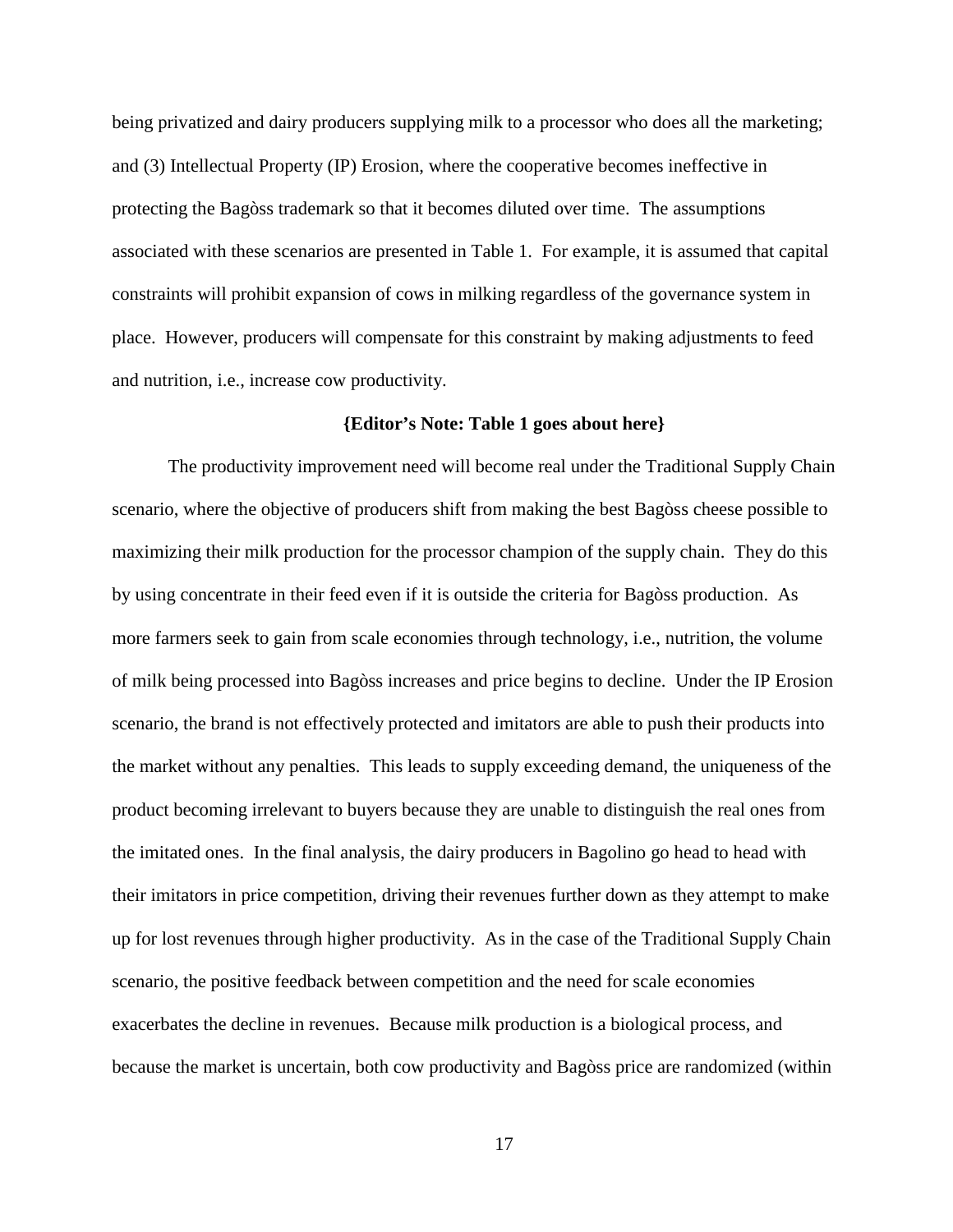the high-low bounds presented in Table 1). Price responses are further constrained to reflect the underlying price elasticity of demand for cheese in Italy estimated at -0.118 (Soregaroli and Trévisiol, 2005) when Bagòss production exceed an assumed threshold of 11,000 heads.

The simulation results show that entrepreneurial supply chain (Base Scenario) is more likely to produce a more stable production environment because of the lack of negative competition among producers and other players in the supply chain. As a result, the average number of heads produced per annum is 10,859 with a standard deviation of 398 heads. This contrasts with the Traditional Supply Chain scenario which averaged 12,956 heads over 20 years with a standard deviation of 2,150, and the IP Erosion scenario with an average production of 12,358 and a standard deviation of 1,450. The trends in production under the alternative scenario are presented in Figure 4.

The gross revenues obtained under the alternative scenarios are presented in Figure 5. With each producer and chain participant focusing on creating value without expending resources on head-on competition, the organization is able to create the highest gross revenues under the prevailing assumptions of the entrepreneurial supply chain governance system. Participant's creative energies are directed towards their own benefit and improvements in any participant's situation are not detrimental to the others. In other words, the entrepreneurial supply chain system creates a positive sum outcome, where gains by any members are gains for the whole system. This contrasts with the traditional supply chain outcomes where the existence of champion invariably creates a hierarchy of distribution of gains that may not commensurate with contribution to gain. This potential risk of injustice in the distribution of gains underscores the opportunism risks that cause participants to gain from the system at the expense of everybody else (Amanor-Boadu and Starbird, 2005). Similarly, the inability of the system to protect its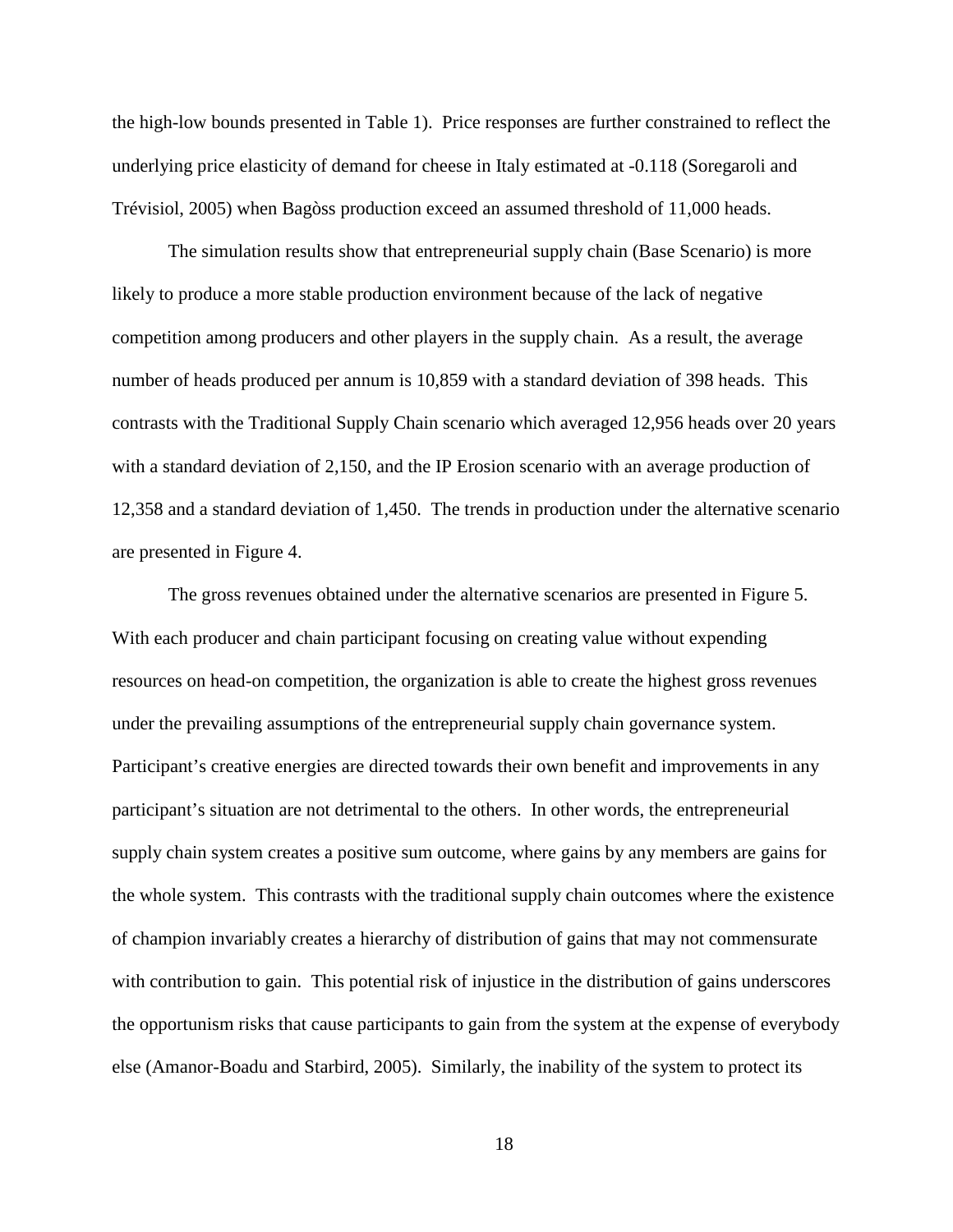intellectual property erodes premiums and forces producers to pursue head-on competition with imitators. This leads to low gross revenues despite the higher levels of production that producers have to assume in their futile attempts to reverse revenue dissipation. In the end, average gross revenue per annum ranged from a high of  $\epsilon$ 4.4 million over 20 years under the entrepreneurial supply chain system to  $\epsilon$ 2.5 million under the Traditional Supply Chain scenario and  $\epsilon$ 2.3 million under the IP Erosion scenario. Thus, entrepreneurial supply chain governance structure has about 76 percent advantage over traditional supply chain governance system under the conditions defined in the system dynamic modeling presented here. It is assumed that the prices that are paid for Bagòss cheese under the entrepreneurial supply chain governance system reflect the "story" of Bagòss in its community and environment. However, the spillover benefits from tourism and other associated events are not included in these estimates.

#### **{Editor's Note: Figure 4 and Figure 5 go about here}**

#### **Conclusion and Further Research**

This research was motivated by the need to develop a theoretical framework for explaining the emerging inter-organizational relationships that are connecting seemingly unrelated organizations around natural assets such as places and connecting those to products and production processes. We noted that the principal characteristic of these relationships is that unlike traditional supply chains, they do not have a champion or an "owner." As a result, all participants in these relationships recognize their need and dependence on the identified assets for their success and work to protect, conserve and promote them through nurtured trust and trustworthiness. We called this emerging relationship entrepreneurial supply chains. We defined these relationships as being characterized by a mutual recognition of need for and dependence on a valuable asset that is inexhaustible in use but is easily depreciated with misuse or abuse.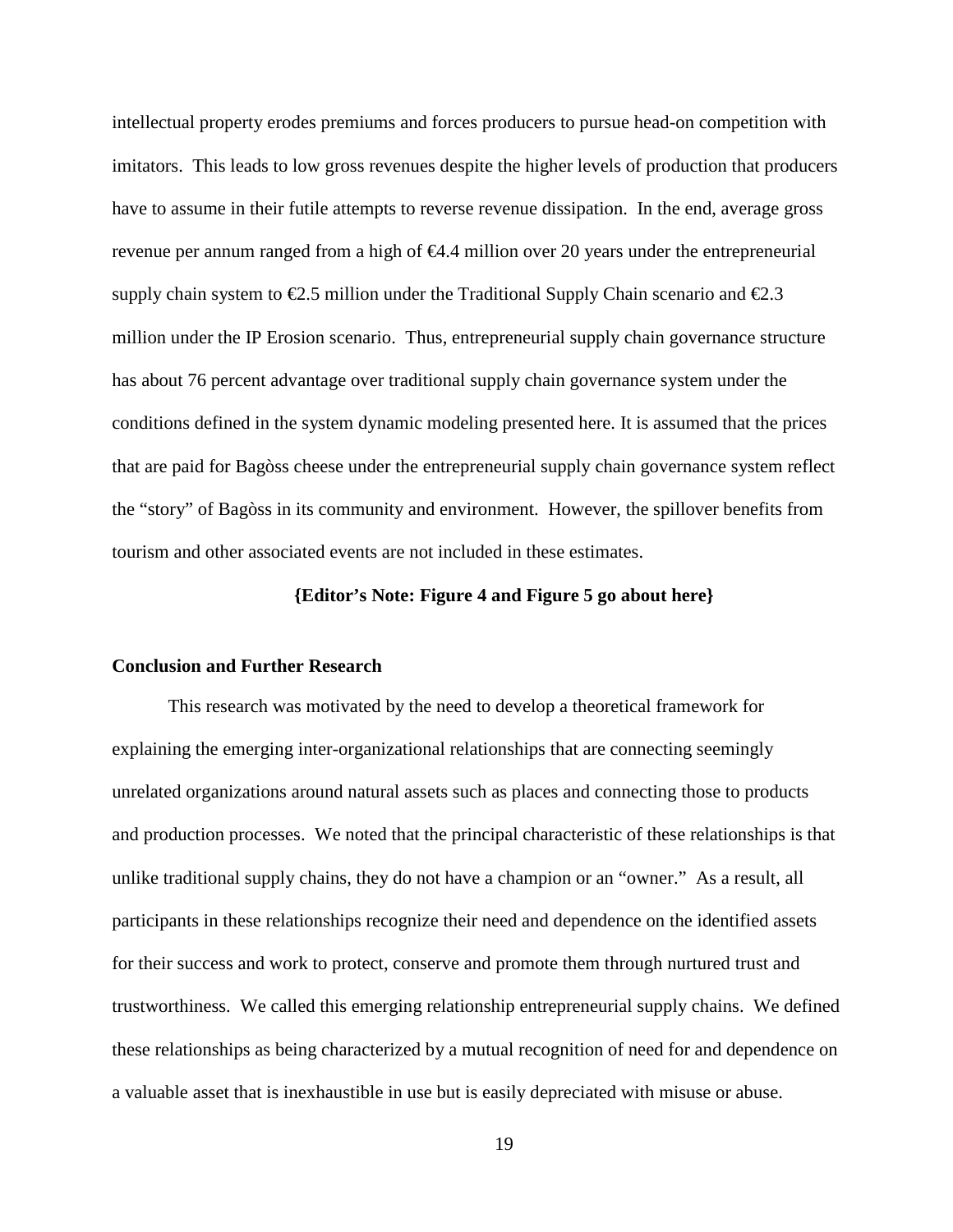We identified three types of entrepreneurial supply chains based on the depth of the assets involved and the level of protectable intellectual property embedded in the assets. These are place-driven; place/product-drive; and place/product/process-driven entrepreneurial supply chains. The level of required commitment increases as the complexity of the relationship increases with additional dimensions. Similarly, the responsibilities of participants also increase as one moves from place-driven to place/product/process-driven relationships.

We showed using the simulation of the Bagòss in Bagolino that entrepreneurial supply chains can produce significant value relative to traditional supply chains because of the marketinduced alignment of objectives. The producers, the government, processors, and indeed the whole community works in tandem to preserve, conserve and protect the brand because they all benefit from its enhancement. The results simulation results showed that when the intellectual property of the asset is allowed to erode, the rationale for sustaining the relationship disappears.

This research is preliminary in both theory and application. However, it advances our understanding of how inter-organizational relationships may be leveraged at the local level, in small communities and by seemingly unrelated organizations, to position communities and their businesses in competitive positions within the global marketplace that is driven by scale economies. For example, in this paper, we assumed that the dairy product drove the whole system. It will be interesting to decouple that and look at how the feedback processes between the tourism industry and the dairy industry and the effect that has on the results under alternative governance mechanism.

#### **References**

Amanor-Boadu, V. and C. Schnitz "Consumers and the Evolution of New Markets: The Case of the Ethical Foods," Dallas, TX Southern Agricultural Economics Association, 2008.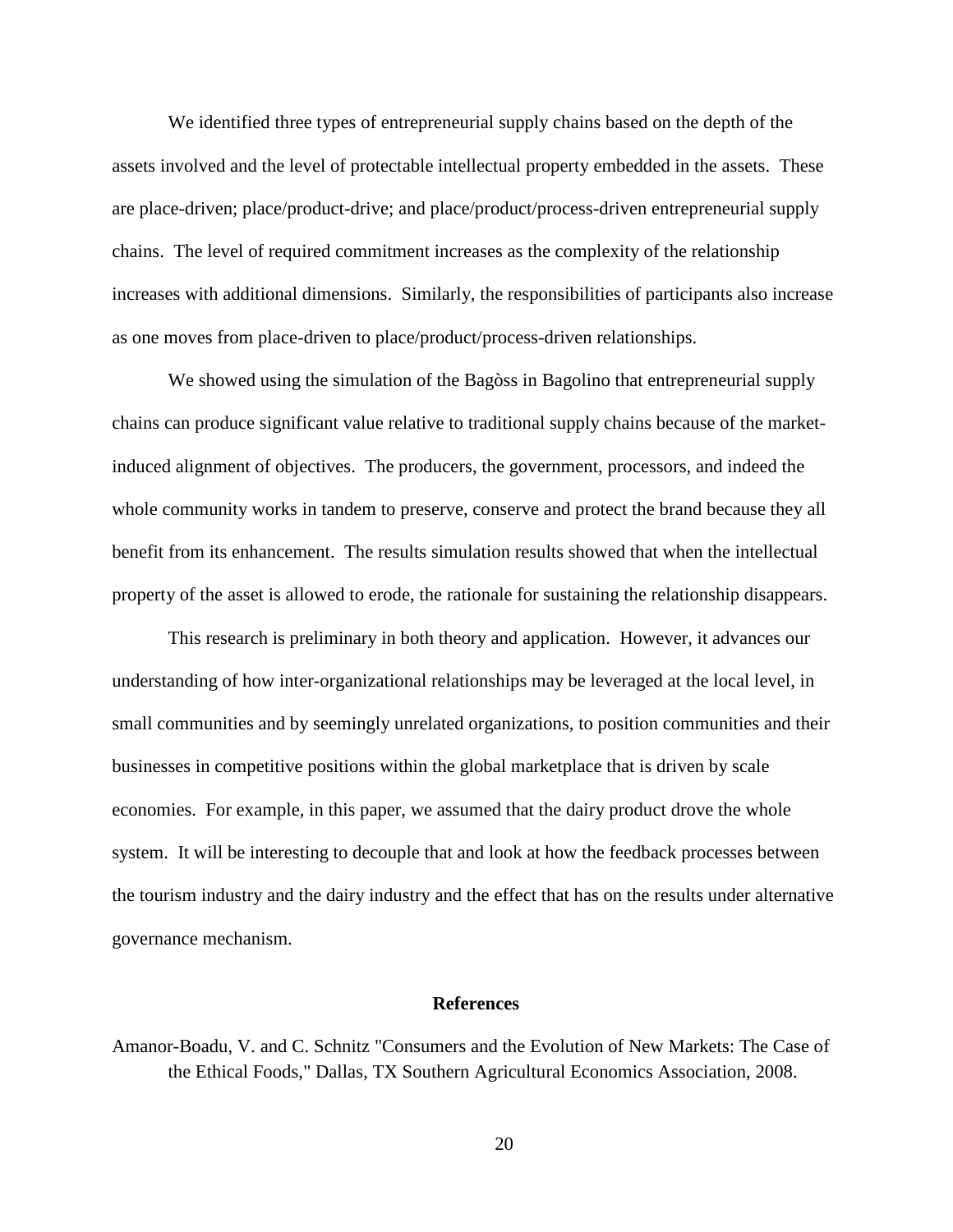- Amanor-Boadu, V., and S.A. Starbird "In Search of Anonymity in Supply Chains." *Journal of Chain and Network Science* 5 (2005):5-16.
- Amanor-Boadu, V., J. Trienekens, and S. Williams "Ameliorating Power Structures in Supply Chains Using Information and Communication Technology Tools." *Chain Management in Agribusiness and the Food System.* J.H. Trienekens, and S.W.F. Omta, eds. pp. 908- 918. Wageningen, The Netherlands: Wageningen University Press, 2002.
- ANARB *Un anno di Bruna*. Bussolengo, Italy: Associazione Nazionale Razza Bruna, 2008.
- Arce, A., and T.K. Marsden "The Social Construction of International Food: A New Research Agenda." *Economic Geography* 69 (1993):293-311.
- Aussibal, R. *Les Caves de Roquefort*. France: Cahors, 1983.
- Boyhan, G.E., and R.L. Torrance "Vidalia onions--sweet onion production in southeastern Georgia." *HortTechnology* 12 (2002):196-202.
- Costa, E.F., and J.E. Epperson "Impacts of Advertising and Promotion on the Demand for Scanned Purchases of Vidalia Onions." *Journal of International Food & Agribusiness Marketing* 14 (2003):79-92.
- Day, G.S., and D.J. Reibstein *Wharton on Dynamic Competitive Strategy*. New York, NY: Wiley, 2004.
- Eadington, W.R. "The Economics of Casino Gambling." *The Journal of Economic Perspectives*  13 (1999):173-92.
- Harris, R.E. *The Saskatoon*, Publication 1246, Agriculture Canada, 1972.
- Hellstrom, J., J. Sinkkonen, M. Karonen, and P. Mattila "Isolation and Structure Elucidation of Procyanidin Oligomers from Saskatoon Berries (Amelanchier alnifolia)." *Journal of agricultural and food chemistry* 55 (2007):157-64.
- Hosseinian, F.S., and T. Beta "Saskatoon and Wild Blueberries Have Higher Anthocyanin Contents than Other Manitoba Berries." *Journal of agricultural and food chemistry* 55 (2007):10832-8.
- Kim, W.C., and R. Mauborgne *Blue Ocean Strategy: How to Create Uncontested Market Space and Make Competition Irrelevant*, Cambridge, MA: Harvard Business School Press, 2005.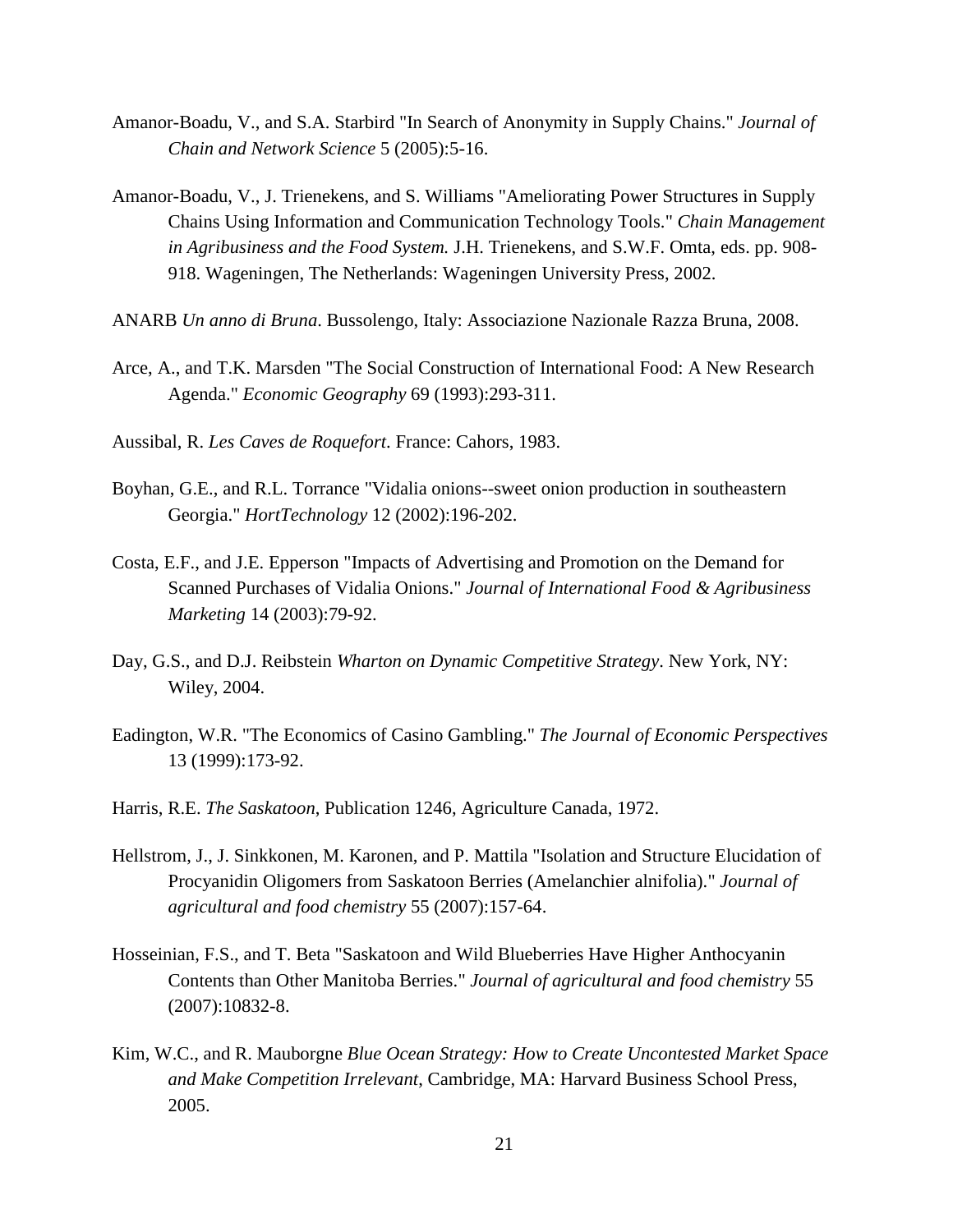- Leong, W. "Culture and the state: manufacturing traditions for tourism," *Critical Studies in Mass Communication,* 6(1989): 355-376.
- Lippman, S.A., and R.P. Rumelt "Uncertain Imitability: An Analysis of Interfirm Differences in Efficiency under Competition." *The Bell Journal of Economics* 13 (1982):418-38.
- Mises, von L. *Human Action,* San Francisco, CA: Fox and Wilkes, 1963.
- Morris, B. "Bio-Functional Legumes with Nutraceutical, Pharmaceutical, and Industrial Uses." *Economic Botany* 57 (2003):254-61.
- National Institute of Statistics (ISTAT) *Resident population database*. Rome: Government of Italy, 2007.
- National Institute of Statistics (ISTAT). V Agricultural Census 2000, http://www.census.istat.it
- National Institute of Statistics (ISTAT). XIV Population Census 2001, http://dawinci.istat.it/daWinci/jsp/MD/index.html.
- O'Hara, S.U. and S. Stagl. "Global Food Markets and Their Local Alternatives: A Socio-Ecological Economic Perspective*,*" *Population and the Environment* 22(2001): 533.
- Sordi, I. "Il Carnevale di Bagolino." *Brescia e il suo territorio, Il Mondo popolare in Lombardia.*  R.L. Pianta, ed., pp. 25-43. Milano: Silvana, 1976.
- Soregaroli, C. and A. Trévisiol *Demand for Dairy Products in the European Union*, Working Paper 02 /2005 edEuropean Dairy Industry Model, 2005.
- Stagnoli, F. *President of Valle di Bagolino. Personal Communication*. Bagolino, Italy: October 4, 2008.
- Starbird, S.A., V. Amanor-Boadu and T. Roberts *Traceability, Moral Hazard, and Food Safety*, Ghent, Belgium edXIIth European Association of Agricultural Economists (EAAE) Congress, 2008.
- Suttini, E. *Agronomist, consultant of the Val Sabbia Mounain Council, Personal Communication*. Bagolino, Italy: October 4, 2008.
- The Council of the European Union "Council Regulation (EC) No 1383/2003." *Official Journal of the European Union* L 196 (2003):7-14.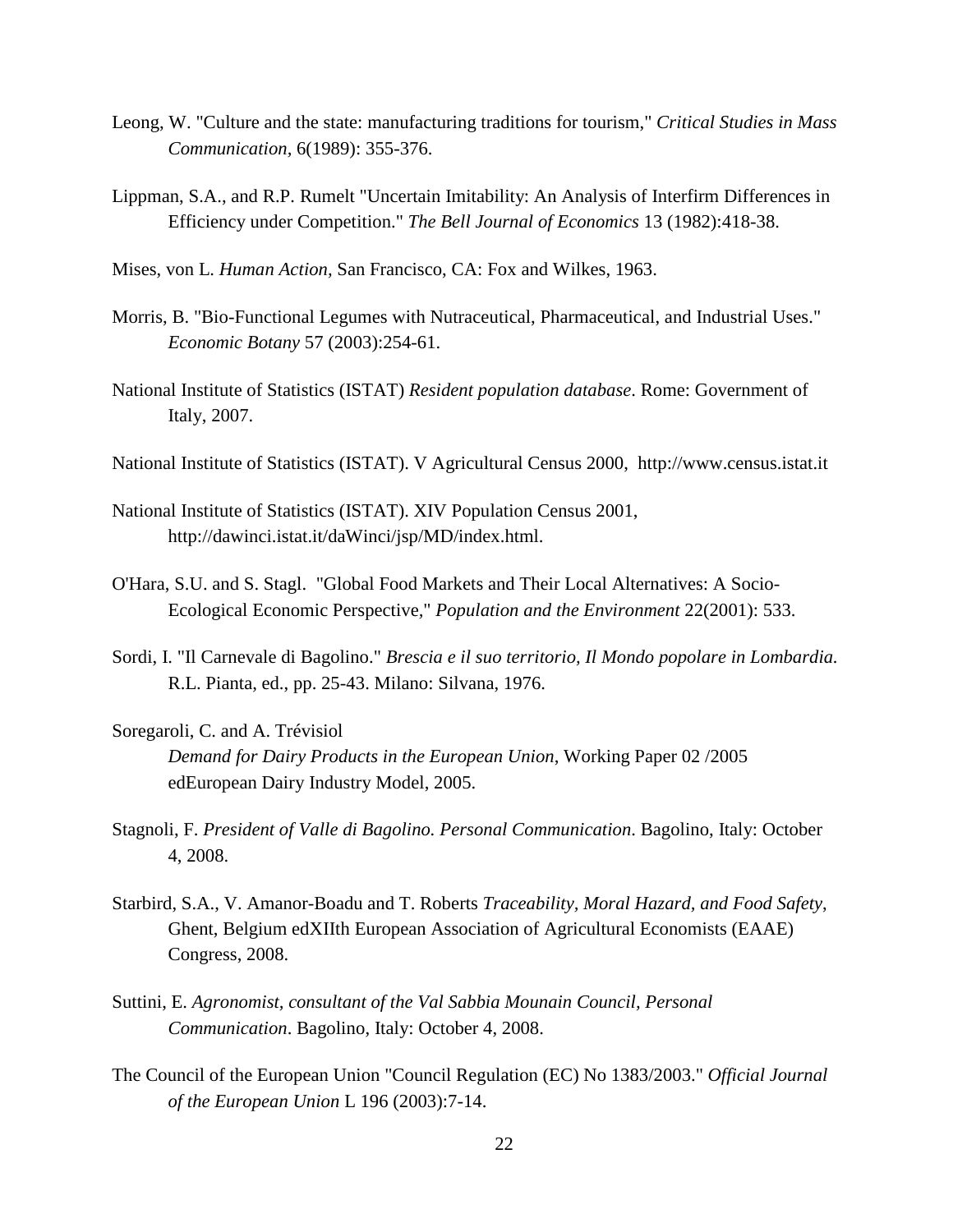Theodoropoulou, H., R. Mitoula, O. Astara and P. Kaldis Applied issues of agritourism cooperation and sustainable endogenous development. (Report) 2008.

Wine & Vines. Study Deconstructs Ontario's VQA. (news this month), 2007.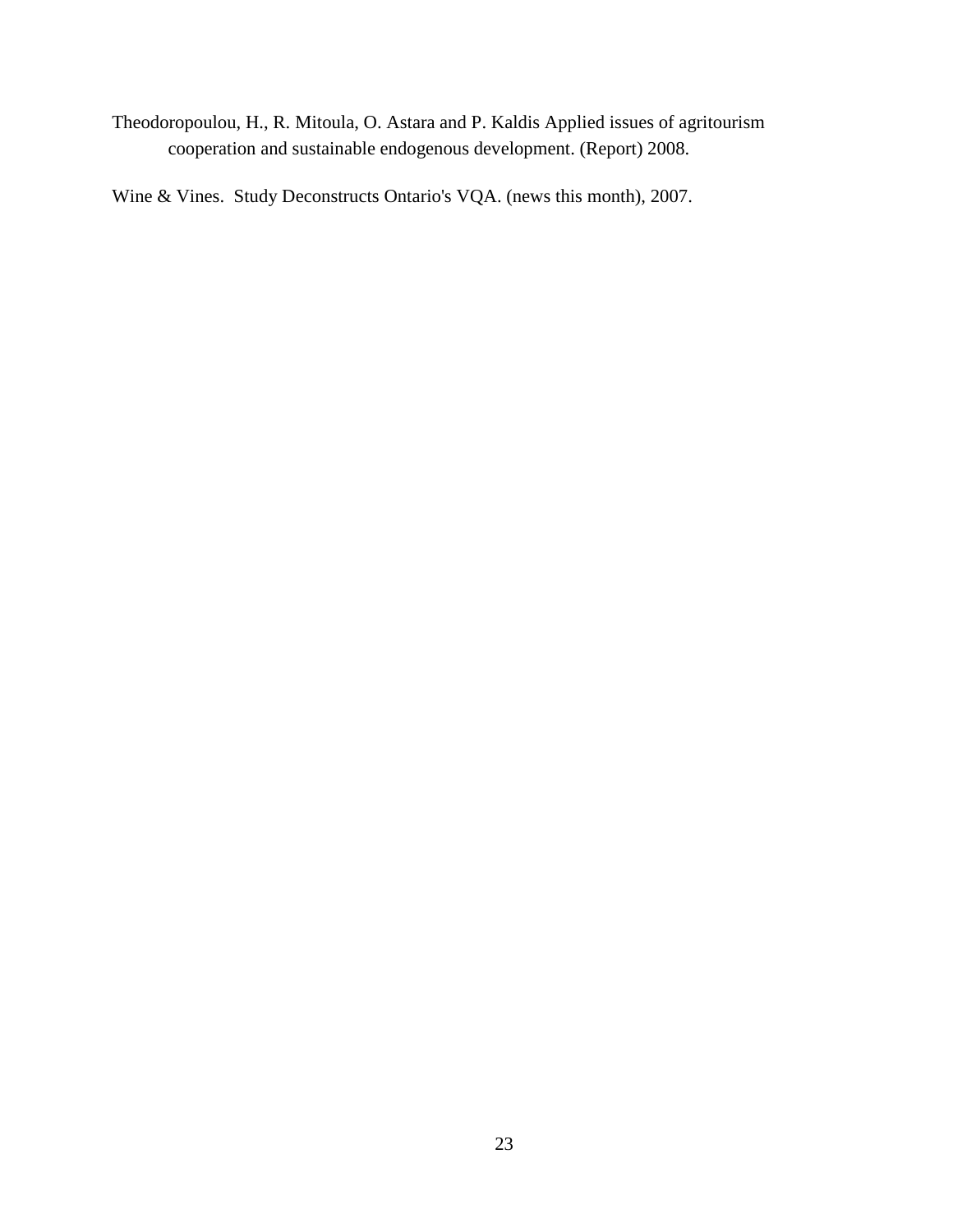

**Figure 1: Model Structure of a Generic Agri-Food Entrepreneurial Supply Chain**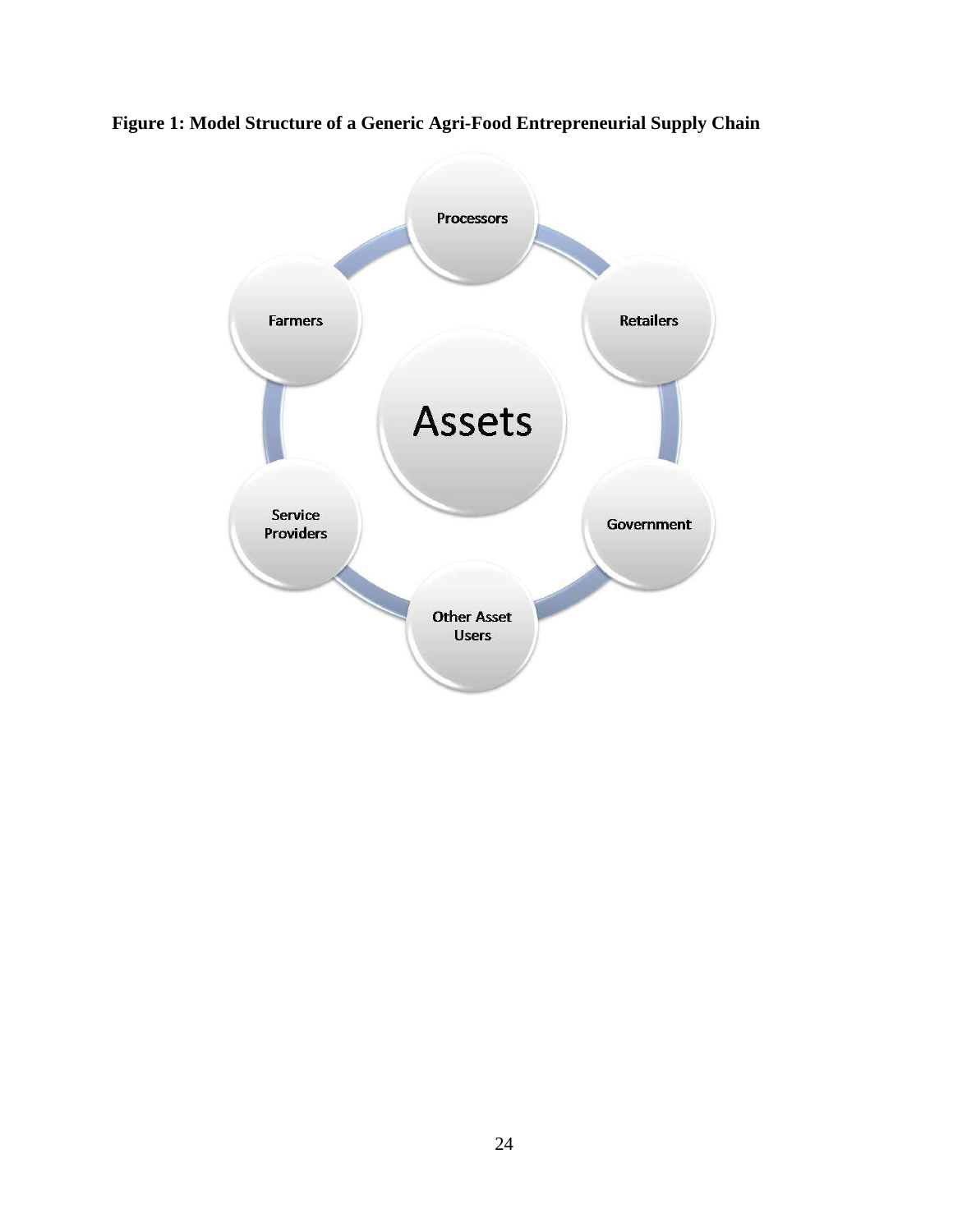### **Figure 2: Typology of Entrepreneurial Supply Chains Indicating Direction of Increasing Intellectual Property Protection and Control**

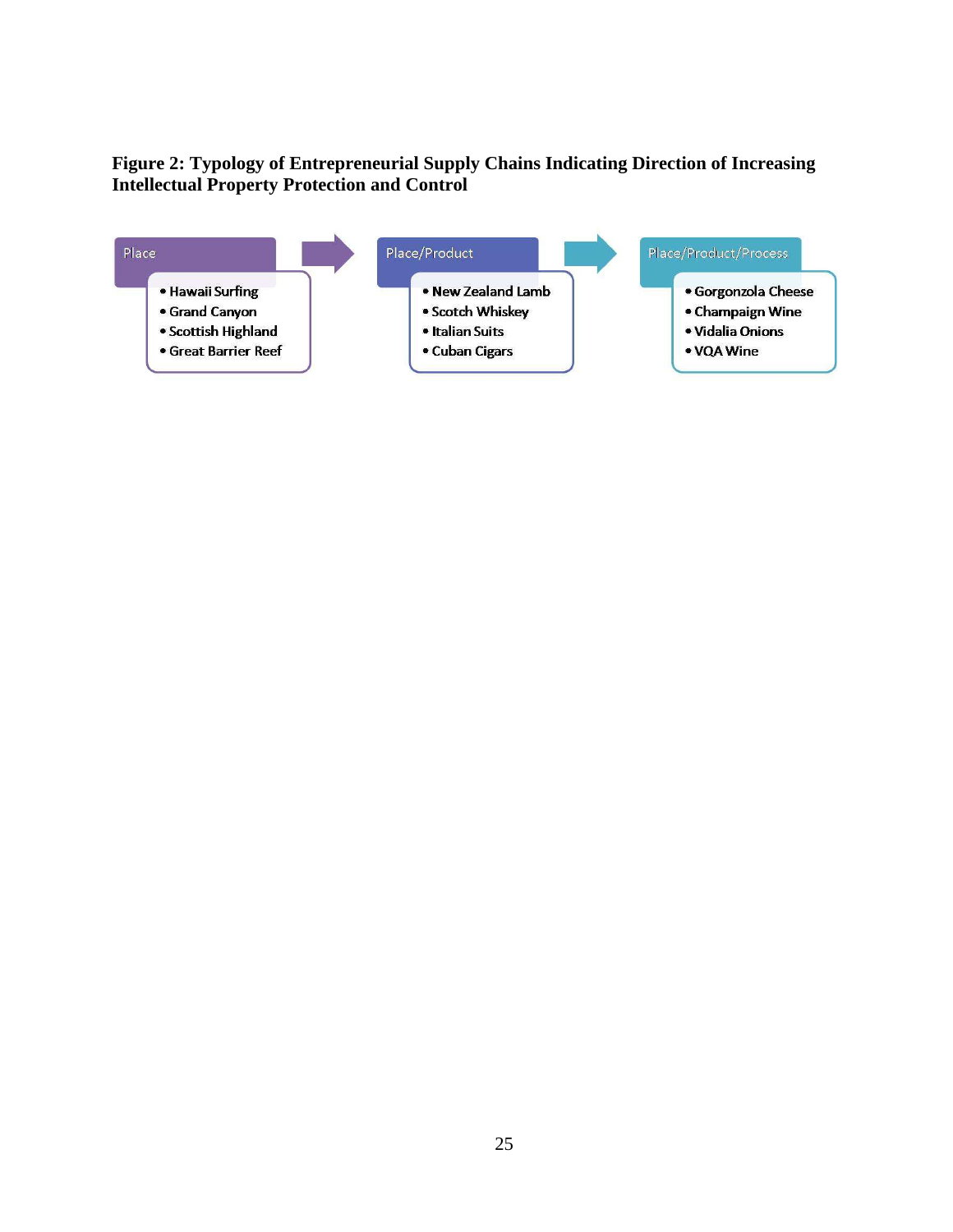

**Figure 3: Schematic Overview of Bagòss Production with Process By-Products**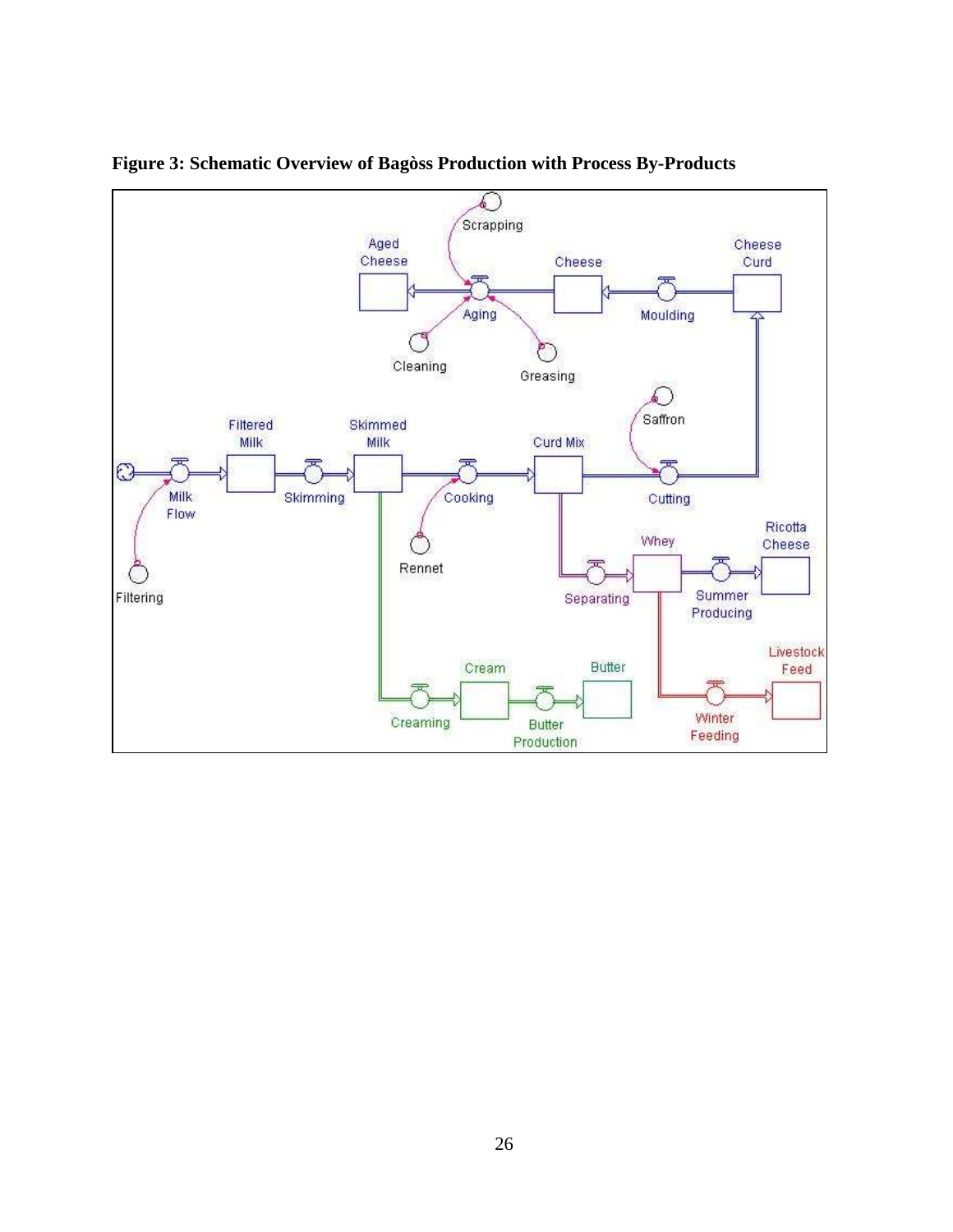## **Table 1: Scenario Definition and Principal Assumptions**

| Scenario                        | Milking<br>Cows | Productivity |      | Cheese<br>Conversion |      | Price |       |
|---------------------------------|-----------------|--------------|------|----------------------|------|-------|-------|
|                                 |                 | Low          | High | Low                  | High | Low   | High  |
| <b>Base</b>                     | 800             | 3600         | 3900 | 260                  | 290  | 19.60 | 26.36 |
| <b>Traditional Supply Chain</b> | 800             | 3700         | 4500 | 260                  | 290  | 9.11  | 23.95 |
| Ineffective IP                  | 800             | 3600         | 4500 | 260                  | 290  | 7.80  | 25.80 |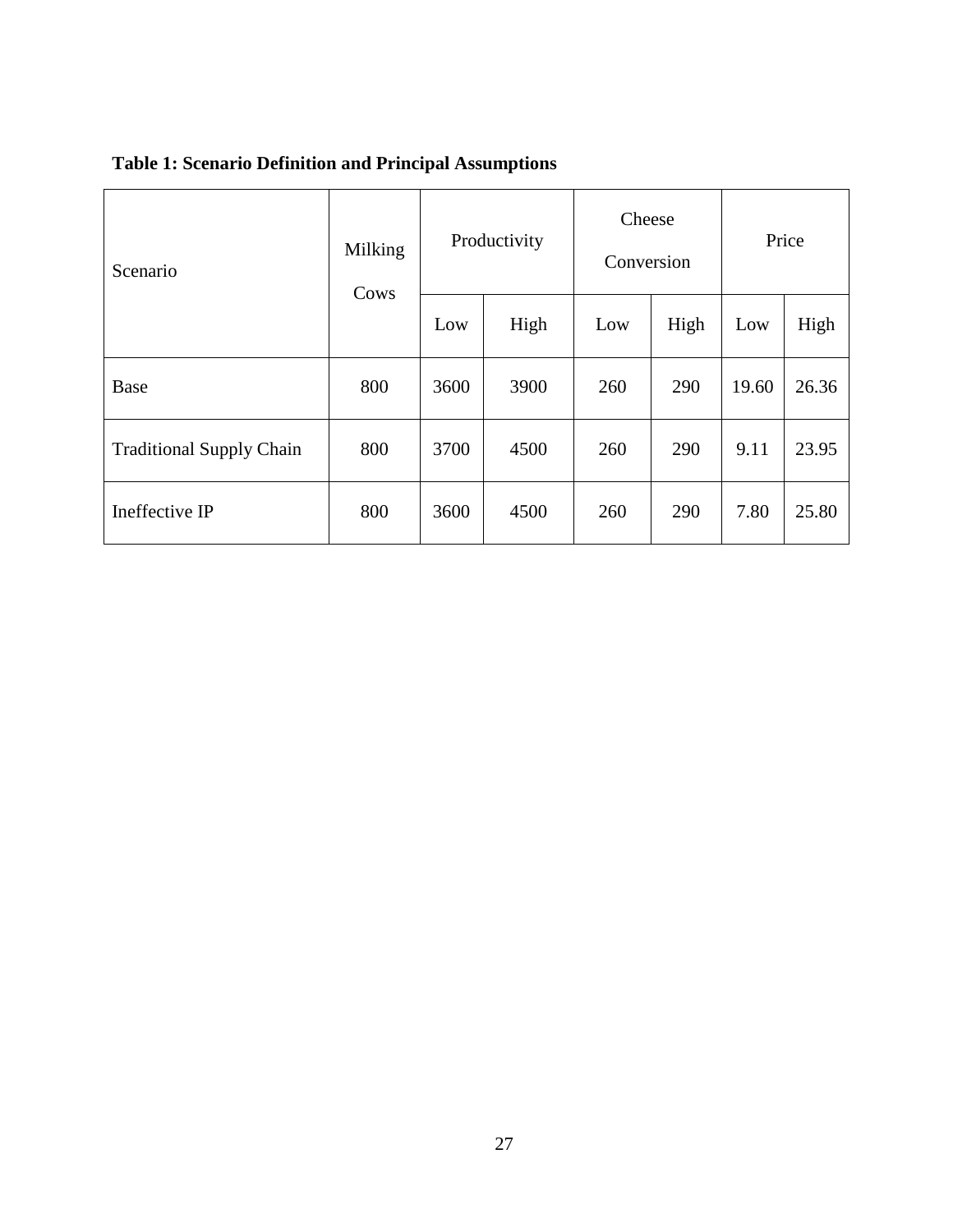

**Figure 4: Bagòss Production in Heads under Alternative Scenarios**